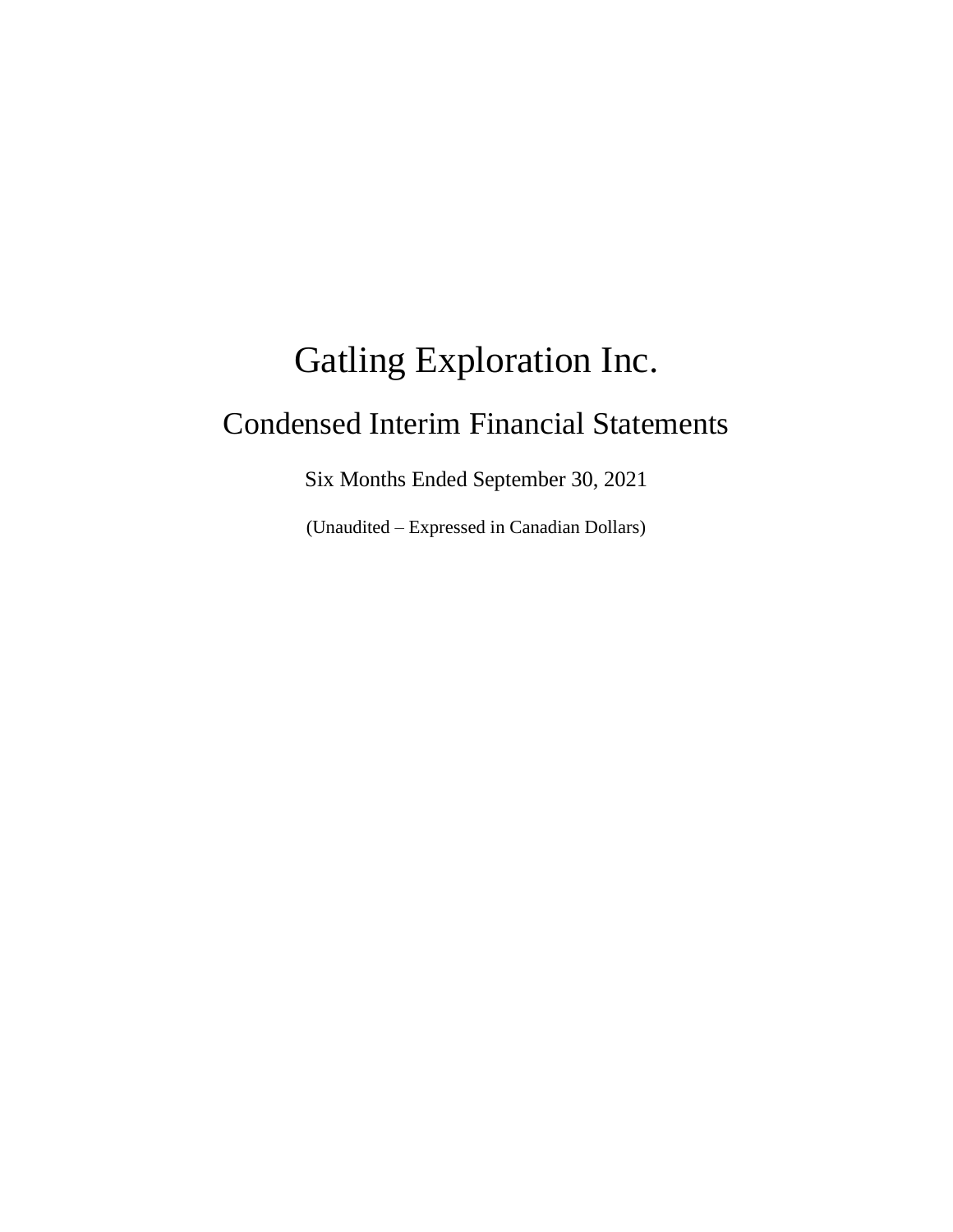# Gatling Exploration Inc.

Six Months Ended September 30, 2021

| <b>INDEX</b>                                                   | <b>Page</b>    |
|----------------------------------------------------------------|----------------|
| <b>Condensed Interim Financial Statements</b>                  |                |
| Notice of No Auditor Review                                    |                |
| <b>Condensed Interim Statements of Financial Position</b>      | 1              |
| Condensed Interim Statements of Comprehensive Loss             | $\overline{2}$ |
| Condensed Interim Statements of Changes in Equity (Deficiency) | 3              |
| <b>Condensed Interim Statements of Cash Flows</b>              | $\overline{4}$ |
| Notes to the Condensed Interim Financial Statements            | $5-19$         |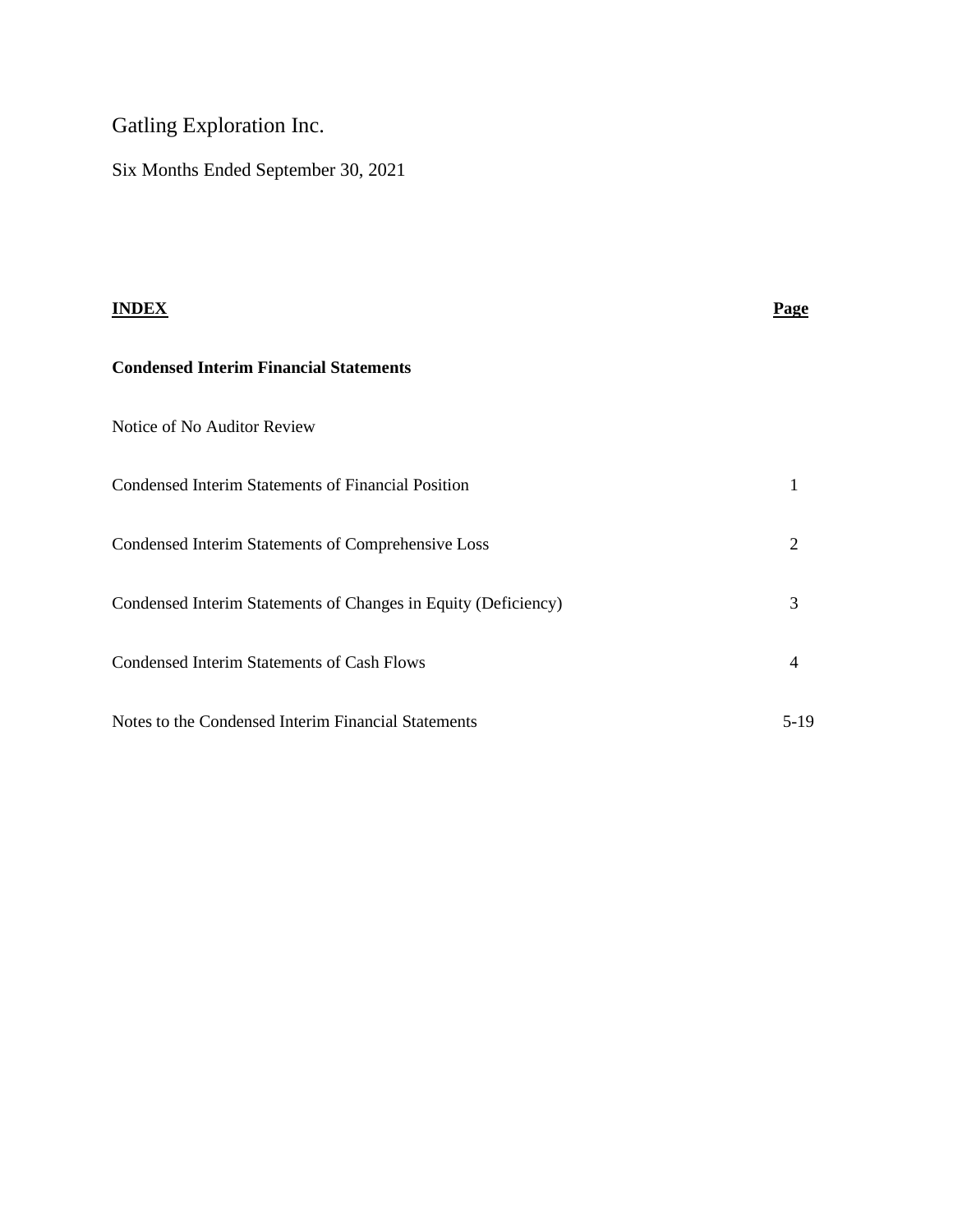## **NOTICE OF NO AUDITOR REVIEW OF INTERIM FINANCIAL STATEMENTS**

Under National Instrument 51-102, Part 4, subsection 4.3(3) (a), if an auditor has not performed a review of the condensed interim financial statements, they must be accompanied by a notice indicating that the condensed interim financial statements have not been reviewed by an auditor.

The accompanying unaudited condensed interim financial statements of the Company have been prepared by and are the responsibility of the Company's management.

The Company's independent auditor has not performed a review of these condensed interim financial statements in accordance with standards established by the Chartered Professional Accountants of Canada for a review of condensed interim financial statements by an entity's auditor.

November 26, 2021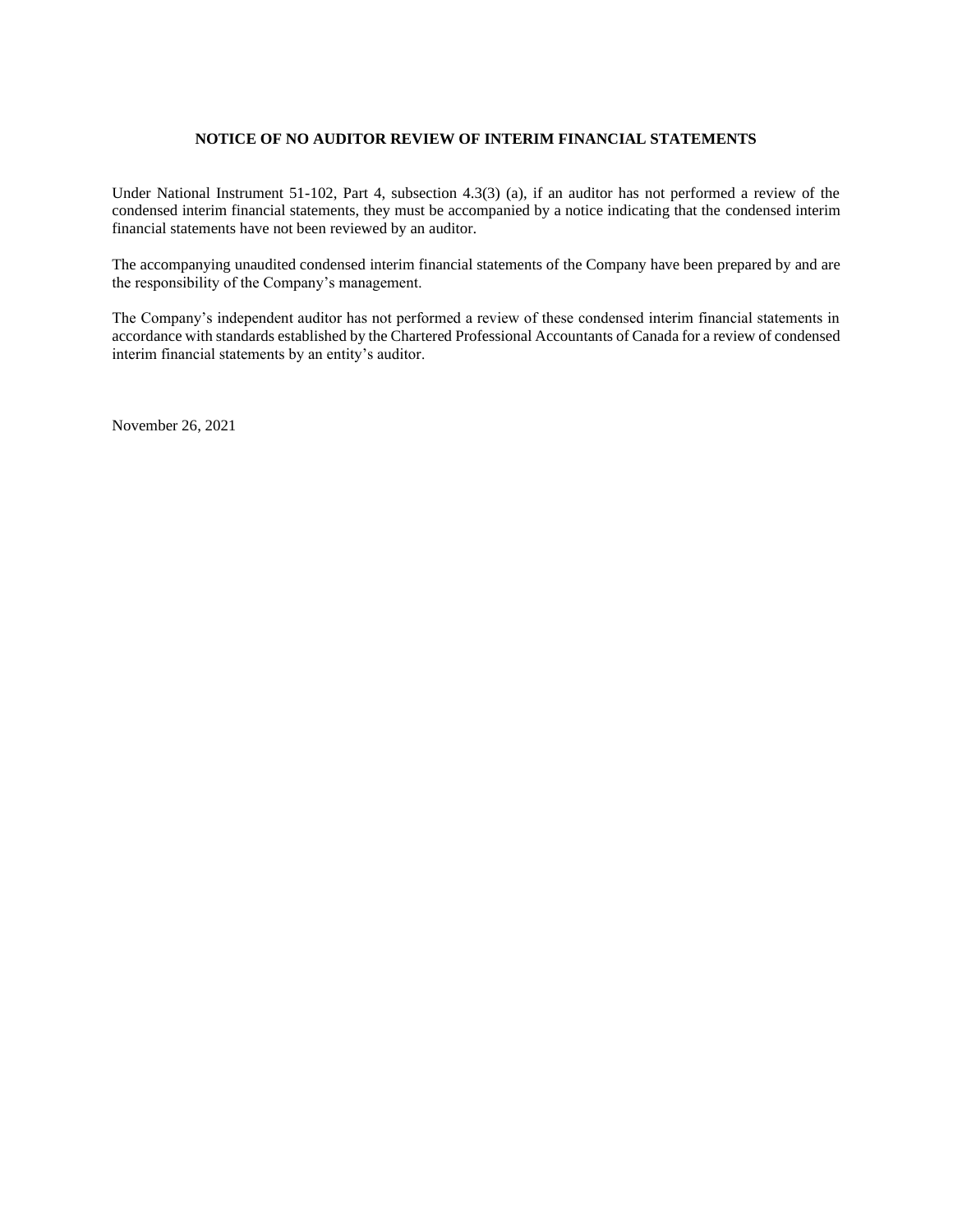# Gatling Exploration Inc. Condensed Interim Statements of Financial Position (Expressed in Canadian Dollars)

|                                                    | September 30,<br>2021 | March 31,<br>2021 |
|----------------------------------------------------|-----------------------|-------------------|
|                                                    | (unaudited)           |                   |
| <b>Assets</b>                                      |                       |                   |
| <b>Current</b>                                     |                       |                   |
| Cash and cash equivalents                          | \$<br>107,092         | \$<br>1,875,290   |
| Receivables (note 12)                              | 246,160               | 179,926           |
| Prepaid expenses (note 12)                         | 61,983                | 104,093           |
|                                                    | 415,235               | 2,159,309         |
| Non-current                                        |                       |                   |
| Property, plant and equipment (note 7)             | 130,894               | 139,744           |
| Right-of-use asset (note 9)                        | 140,862               | 217,696           |
|                                                    | \$<br>686,991         | \$<br>2,516,749   |
| <b>Liabilities</b>                                 |                       |                   |
| <b>Current</b>                                     |                       |                   |
| Accounts payable and accrued liabilities (note 12) | \$<br>1,048,673       | \$<br>734,620     |
| Lease obligation – current portion (note $10$ )    | 167,851               | 169,827           |
| Other liabilities (note 11)                        |                       | 132,449           |
|                                                    | 1,216,524             | 1,036,896         |
| Non-current                                        |                       |                   |
| Lease obligation (note 10)                         |                       | 80,275            |
|                                                    | 1,216,524             | 1,117,171         |
| <b>Shareholders' Equity (Deficiency)</b>           |                       |                   |
| <b>Share Capital</b> (note 13)                     | 22,956,497            | 20,762,494        |
| <b>Share-based Payments Reserve (note 13)</b>      | 2,304,193             | 2,120,332         |
| <b>Deficit</b>                                     | (25,790,223)          | (21, 483, 248)    |
|                                                    | (529, 533)            | 1,399,578         |
|                                                    | \$<br>686,991         | \$<br>2,516,749   |

**Commitments** (note 15) **Subsequent Event** (note 16)

Approved on behalf of the Board:

| "Richard Boulay" | "Nav Dhaliwal" |
|------------------|----------------|
|                  |                |
| Richard Boulay   | Nav Dhaliwal   |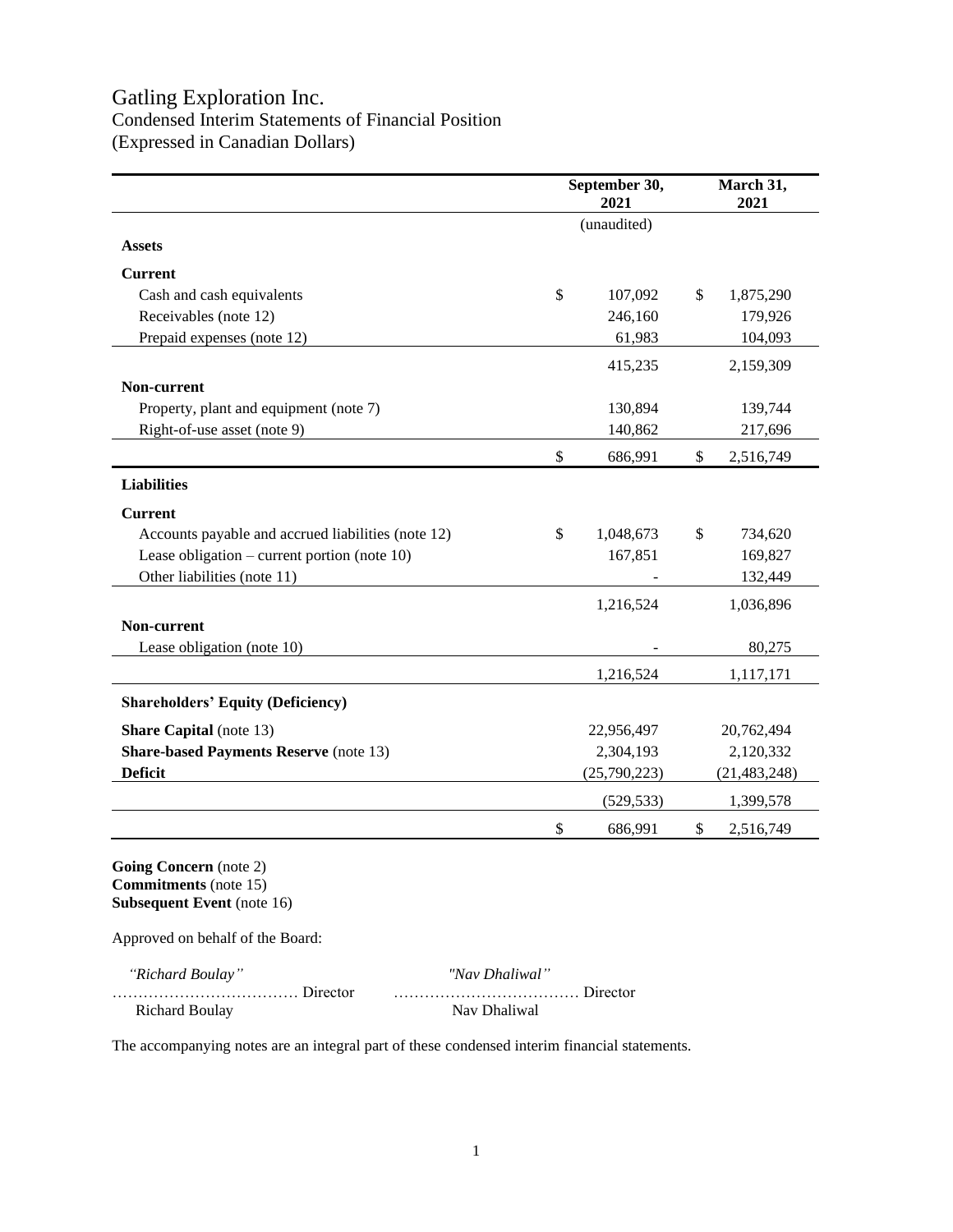# Gatling Exploration Inc.

# Condensed Interim Statements of Comprehensive Loss (Unaudited – Expressed in Canadian Dollars)

|                                                                                           | <b>Three Months</b><br><b>Ended</b><br>September 30,<br>2021 |             |                           | <b>Three Months</b><br><b>Ended</b><br>September 30,<br>2020 | <b>Six Months</b><br><b>Ended</b><br>September 30,<br>2021 |             |    | <b>Six Months</b><br><b>Ended</b><br>September 30,<br>2020 |  |
|-------------------------------------------------------------------------------------------|--------------------------------------------------------------|-------------|---------------------------|--------------------------------------------------------------|------------------------------------------------------------|-------------|----|------------------------------------------------------------|--|
| <b>Expenses</b>                                                                           |                                                              |             |                           |                                                              |                                                            |             |    |                                                            |  |
| Consulting fees (note 12)                                                                 | \$                                                           | 120,960     | \$                        | 276,750                                                      | \$                                                         | 239,027     | \$ | 426,750                                                    |  |
| Depreciation (notes 7 and 9)<br>Exploration and evaluation expenditures                   |                                                              | 42,164      |                           | 42,735                                                       |                                                            | 84,299      |    | 85,469                                                     |  |
| (notes $7, 8$ and $12$ )                                                                  |                                                              | 2,026,613   |                           | 882,905                                                      |                                                            | 3,701,412   |    | 1,218,560                                                  |  |
| Foreign exchange loss                                                                     |                                                              | 2,834       |                           | 918                                                          |                                                            | 2,188       |    | 3,513                                                      |  |
| Lease interest accretion (note 10)                                                        |                                                              | 5,407       |                           | 10,084                                                       |                                                            | 12,040      |    | 21,222                                                     |  |
| Management fees (note 12)                                                                 |                                                              | 60,000      |                           | 45,000                                                       |                                                            | 120,000     |    | 90,000                                                     |  |
| Office and general (note 12)                                                              |                                                              | 56,421      |                           | 20,750                                                       |                                                            | 87,761      |    | 45,996                                                     |  |
| Professional fees (note 12)                                                               |                                                              | 45,016      |                           | 38,248                                                       |                                                            | 88,952      |    | 74,413                                                     |  |
| Rent recovery (note 12)                                                                   |                                                              | (18, 379)   |                           | (17,248)                                                     |                                                            | (36, 382)   |    | (28, 119)                                                  |  |
| Share-based payments (notes 12 and 13)<br>Shareholder communications and investor         |                                                              | 215,337     |                           | 545,839                                                      |                                                            | 215,337     |    | 545,839                                                    |  |
| relations                                                                                 |                                                              | 50,730      |                           | 178,148                                                      |                                                            | 122,888     |    | 236,794                                                    |  |
| Transfer agent and filing fees                                                            |                                                              | 8,600       |                           | 5,243                                                        |                                                            | 13,675      |    | 6,796                                                      |  |
| Travel                                                                                    |                                                              | 414         |                           | 2,315                                                        |                                                            | 414         |    | 4,630                                                      |  |
| <b>Loss Before Other Items</b>                                                            |                                                              | (2,616,117) |                           | (2,031,687)                                                  |                                                            | (4,651,611) |    | (2,731,863)                                                |  |
| <b>Other Items</b>                                                                        |                                                              |             |                           |                                                              |                                                            |             |    |                                                            |  |
| Other income (note 11)                                                                    |                                                              | 167,350     |                           | 134,021                                                      |                                                            | 299,799     |    | 134,021                                                    |  |
| Interest income                                                                           |                                                              | 971         |                           | 823                                                          |                                                            | 1,745       |    | 823                                                        |  |
| Net Loss and Comprehensive Loss for the<br><b>Period</b>                                  | \$                                                           | (2,447,796) | \$                        | (1,896,843)                                                  | \$                                                         | (4,350,067) | \$ | (2,597,019)                                                |  |
| <b>Basic and Diluted Loss Per Share</b>                                                   | \$                                                           | (0.05)      | $\boldsymbol{\mathsf{S}}$ | (0.03)                                                       | $\$\,$                                                     | (0.10)      | \$ | (0.05)                                                     |  |
| <b>Weighted Average Number of Common</b><br><b>Shares Outstanding - Basic and Diluted</b> |                                                              | 44,752,283  |                           | 58,911,775                                                   |                                                            | 42,266,209  |    | 53,327,242                                                 |  |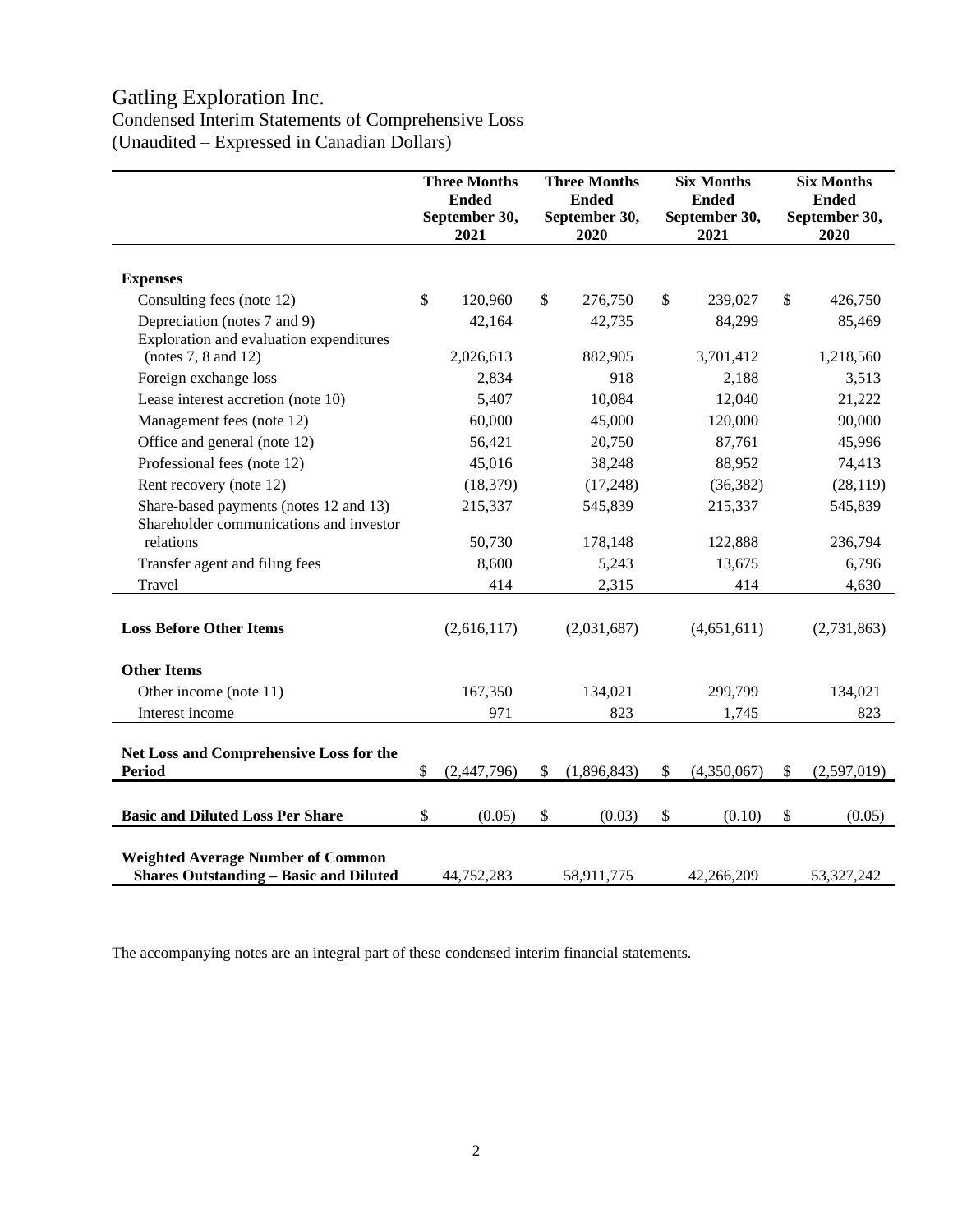# Gatling Exploration Inc. Condensed Interim Statements of Changes in Equity (Deficiency) (Unaudited – Expressed in Canadian Dollars)

|                                                | <b>Share Capital</b>       |    |                      |                                                         |                    |                  |
|------------------------------------------------|----------------------------|----|----------------------|---------------------------------------------------------|--------------------|------------------|
|                                                | Number of<br><b>Shares</b> |    | <b>Share Capital</b> | <b>Share-based</b><br><b>Payments</b><br><b>Reserve</b> | <b>Deficit</b>     | <b>Total</b>     |
|                                                |                            |    |                      |                                                         |                    |                  |
| Balance, March 31, 2020                        | 23,840,676                 | \$ | 13,117,320           | \$<br>1,200,083                                         | \$<br>(15,263,245) | \$<br>(945, 842) |
| Private placements                             | 7,175,000                  |    | 3,790,000            |                                                         |                    | 3,790,000        |
| Share issuance costs                           |                            |    | (19,700)             |                                                         |                    | (19,700)         |
| Flow-through liability                         |                            |    | (202, 500)           |                                                         |                    | (202,500)        |
| Stock options granted                          |                            |    |                      | 545,839                                                 |                    | 545,839          |
| Net loss and comprehensive loss for the period |                            |    |                      |                                                         | (2,597,019)        | (2,597,019)      |
|                                                |                            |    |                      |                                                         |                    |                  |
| Balance, September 30, 2020                    | 31,015,676                 |    | 16,685,120           | 1,745,922                                               | (17,860,264)       | 570,778          |
| Private placements                             | 8,737,140                  |    | 4,643,427            |                                                         |                    | 4,643,427        |
| Share issuance costs                           |                            |    | (291, 196)           | 57,077                                                  |                    | (234, 119)       |
| Flow-through liability                         |                            |    | (274, 857)           |                                                         |                    | (274, 857)       |
| Stock options granted                          |                            |    |                      | 346,061                                                 |                    | 346,061          |
| Transfer of stock option fair value on expiry  |                            |    |                      | (28, 728)                                               | 28,728             |                  |
| Net loss and comprehensive loss for the period |                            |    |                      |                                                         | (3,651,712)        | (3,651,712)      |
|                                                |                            |    |                      |                                                         |                    |                  |
| Balance, March 31, 2021                        | 39,752,816                 |    | 20,762,494           | 2,120,332                                               | (21, 483, 248)     | 1,399,578        |
| Private placements                             | 5,397,000                  |    | 2,326,150            |                                                         |                    | 2,326,150        |
| Share issuance costs                           |                            |    | (61,797)             | 11,616                                                  |                    | (50, 181)        |
| Flow-through liability                         |                            |    | (167, 350)           |                                                         |                    | (167, 350)       |
| Share issued for exploration and evaluation    |                            |    |                      |                                                         |                    |                  |
| expenditures                                   | 250,000                    |    | 97,000               |                                                         |                    | 97,000           |
| Stock options granted                          |                            |    |                      | 215,337                                                 |                    | 215,337          |
| Transfer of stock option fair value on expiry  |                            |    |                      | (43,092)                                                | 43,092             |                  |
| Net loss and comprehensive loss for the period |                            |    |                      |                                                         | (4,350,067)        | (4,350,067)      |
| Balance, September 30, 2021                    | 45,399,816                 | \$ | 22,956,497           | \$<br>2,304,193                                         | (25,790,223)<br>\$ | \$<br>(529, 533) |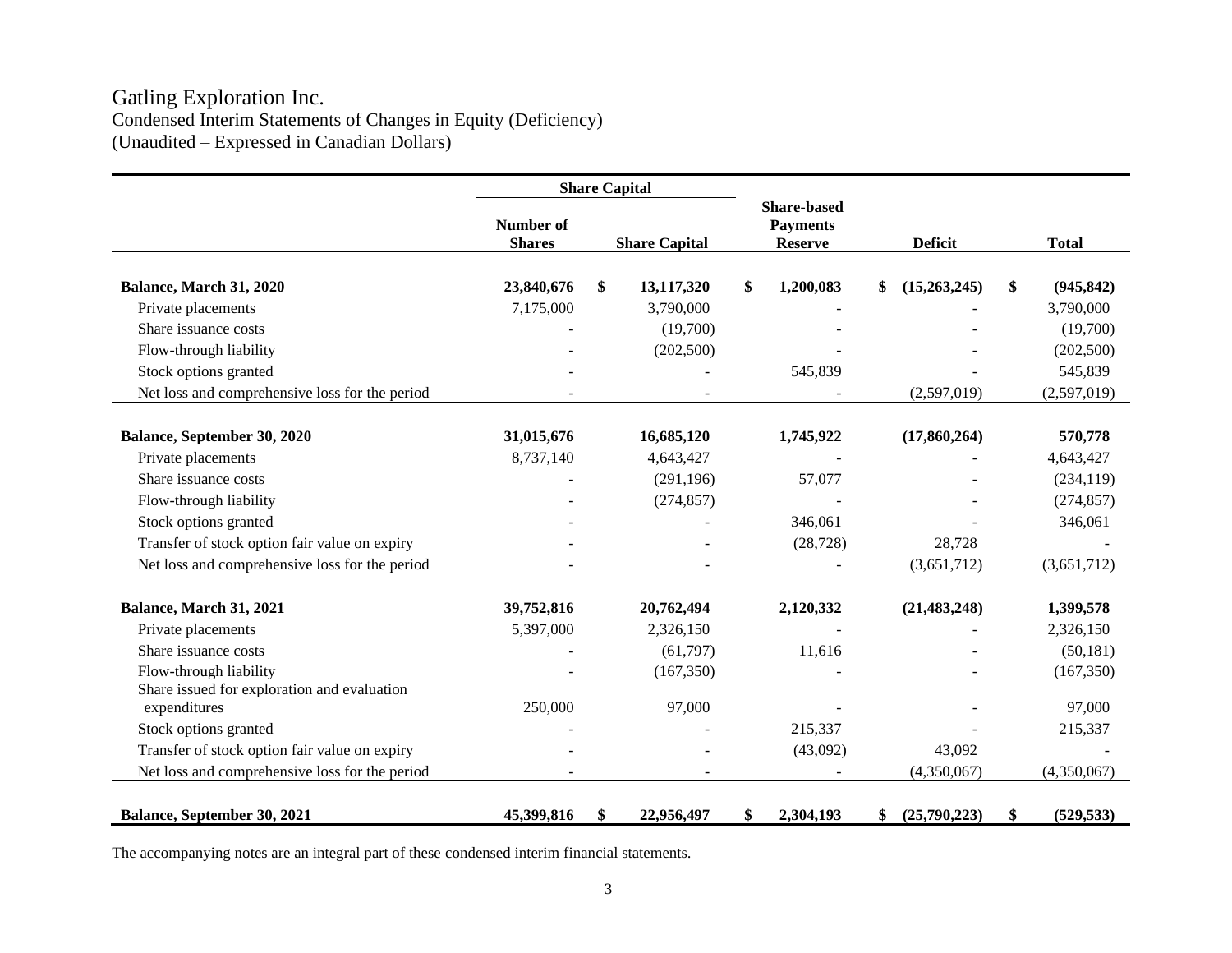# Gatling Exploration Inc.

Condensed Interim Statements of Cash Flows For the Six Months Ended September 30, (Unaudited – Expressed in Canadian Dollars)

|                                                           | 2021              | 2020 |             |  |
|-----------------------------------------------------------|-------------------|------|-------------|--|
| <b>Operating Activities</b>                               |                   |      |             |  |
| Net loss for the period                                   | \$<br>(4,350,067) | \$   | (2,597,019) |  |
| Items not involving cash                                  |                   |      |             |  |
| Depreciation                                              | 86,075            |      | 87,245      |  |
| Lease interest accretion                                  | 12,040            |      | 21,222      |  |
| Share-based payments                                      | 215,337           |      | 545,839     |  |
| Shares issued for exploration and evaluation expenditures | 97,000            |      |             |  |
| Other income                                              | (299,799)         |      | (134, 021)  |  |
| Changes in non-cash working capital                       |                   |      |             |  |
| Receivables                                               | (66, 234)         |      | 76,213      |  |
| Prepaid expenses                                          | 42,110            |      | 36,591      |  |
| Accounts payable and accrued liabilities                  | 314,053           |      | (1,033,985) |  |
| <b>Cash Used in Operating Activities</b>                  | (3,949,485)       |      | (2,997,915) |  |
| <b>Investing Activity</b>                                 |                   |      |             |  |
| Purchase of property, plant and equipment                 | (391)             |      |             |  |
| <b>Cash Used in Investing Activity</b>                    | (391)             |      |             |  |
| <b>Financing Activities</b>                               |                   |      |             |  |
| Shares issued for cash                                    | 2,326,150         |      | 3,790,000   |  |
| Share issue costs                                         | (50, 181)         |      | (19,700)    |  |
| Repayments of lease obligation                            | (94,291)          |      | (92,029)    |  |
| <b>Cash Provided by Financing Activities</b>              | 2,181,678         |      | 3,678,271   |  |
| <b>Inflow (Outflow) of Cash</b>                           | (1,768,198)       |      | 680,356     |  |
| <b>Cash and Cash Equivalents, Beginning of Period</b>     | 1,875,290         |      | 23,813      |  |
| Cash and Cash Equivalents, End of Period                  | \$<br>107,092     | \$   | 704,169     |  |
| <b>Cash and Cash Equivalents</b>                          |                   |      |             |  |
| Cash                                                      | \$<br>107,092     | \$   | 453,781     |  |
| Term deposits                                             |                   |      | 250,388     |  |
|                                                           |                   |      |             |  |
|                                                           | \$<br>107,092     | \$   | 704,169     |  |
| <b>Supplemental Disclosure with Respect to Cash Flows</b> |                   |      |             |  |
| Income tax paid                                           | \$                | \$   |             |  |
| Interest received                                         | \$<br>1,745       | \$   | 823         |  |
| Interest paid                                             | \$<br>12,855      | \$   | 21,923      |  |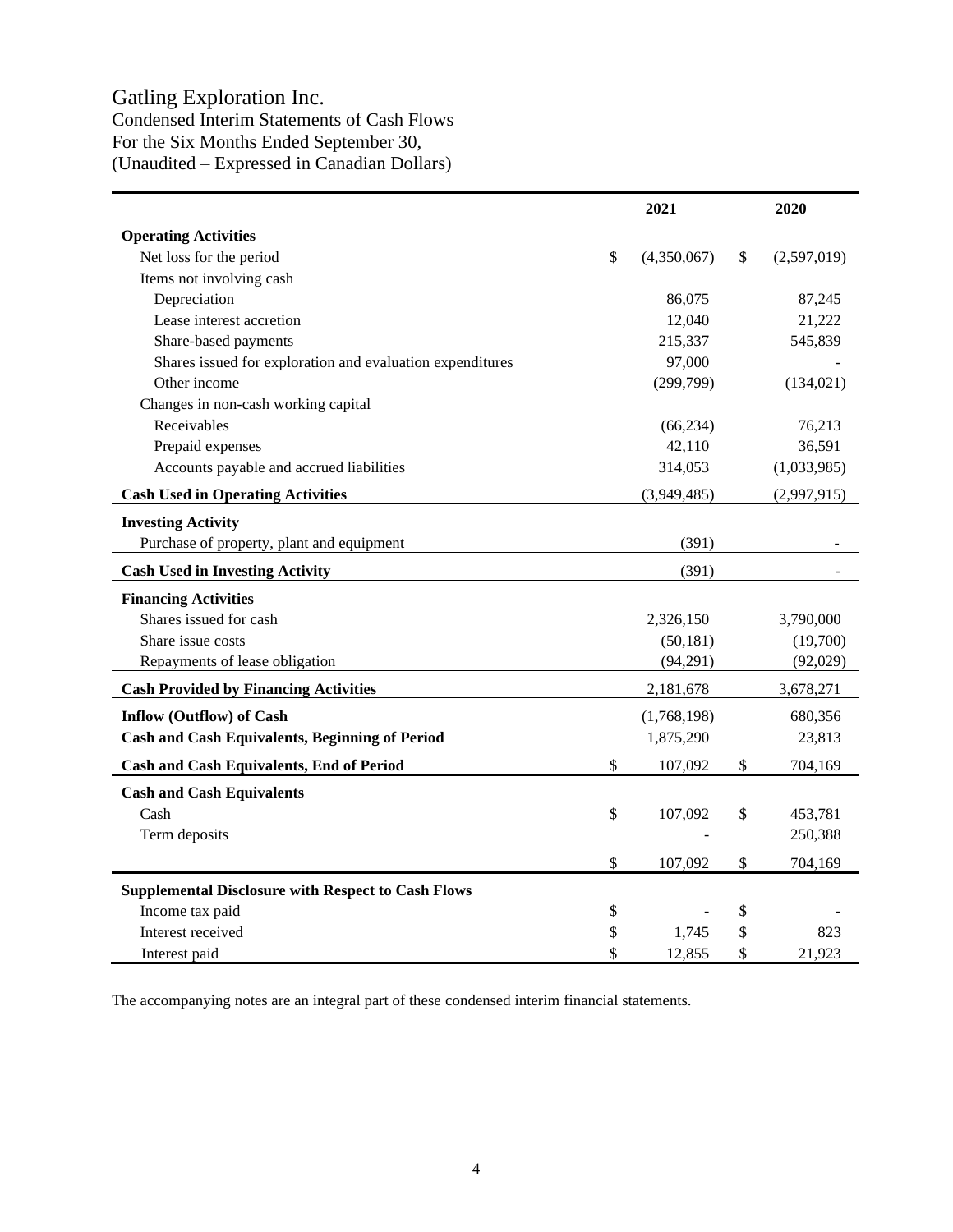# **1. NATURE OF OPERATIONS**

Gatling Exploration Inc. (the "Company") is an exploration stage company incorporated on August 2, 2018, under the laws of the province of British Columbia, Canada. Its principal business activity is the acquisition, exploration and evaluation of mineral properties located in the province of Ontario, Canada. The Company's common shares are traded on the TSX Venture Exchange under the symbol "GTR". The Company's shares also trade on the OTC Exchange in the United States under the symbol "GATGF". The Company's head office and principal business address is 1680 – 200 Burrard Street, Vancouver, British Columbia, Canada, V6C 3L6. The Company's registered and records office is 400 – 725 Granville Street, Vancouver, British Columbia, Canada, V7Y 1G5.

On December 14, 2020, the Company consolidated it common shares on the basis of one new share for two old shares. All share and per share amounts have been revised to reflect the consolidation.

# **2. GOING CONCERN**

These condensed interim financial statements have been prepared on the basis of accounting principles applicable to a going concern, which assumes that the Company will continue in operation for the foreseeable future and will be able to realize its assets and discharge its liabilities in the normal course of operations.

The Company has incurred a loss during the six months ended September 30, 2021 of \$4,350,067 (2020 - \$2,597,019) and as at September 30, 2021 has a deficit of \$25,790,223 (March 31, 2021 - \$21,483,248), has limited resources, no sources of operating cash flow and no assurances that sufficient funding will be available to continue operations for an extended period of time. The Company is in the exploration stage, and accordingly, has not yet commenced revenue-producing operations. These material uncertainties may cast significant doubt upon the Company's ability to continue as a going concern.

The application of the going concern concept is dependent upon the Company's ability to satisfy its liabilities as they become due and to obtain the necessary financing to complete the exploration and development of its mineral property interests, the attainment of profitable mining operations or the receipt of proceeds from the disposition of its mineral property interests. There can be no assurance that management will obtain the necessary financing in the future.

If the going concern assumption were not appropriate for these condensed interim financial statements, then adjustments may be necessary in the carrying values of assets and liabilities, the reported expenses and the statement of financial position classifications used. Such adjustments could be material.

In March 2020, there was a global outbreak of coronavirus (COVID-19). The actual and threatened spread of the virus globally has had a material adverse effect on the global economy and, specifically, the regional economies in which the Company operates. The pandemic could continue to have a negative impact on the stock market, including trading prices of the Company's shares and its ability to raise new capital. These factors, among others, could have a significant impact on the Company's operations.

## **3. BASIS OF PREPARATION**

#### a) Statement of compliance

The condensed interim financial statements of the Company have been prepared in accordance with International Accounting Standard 34 *Interim Financial Reporting*.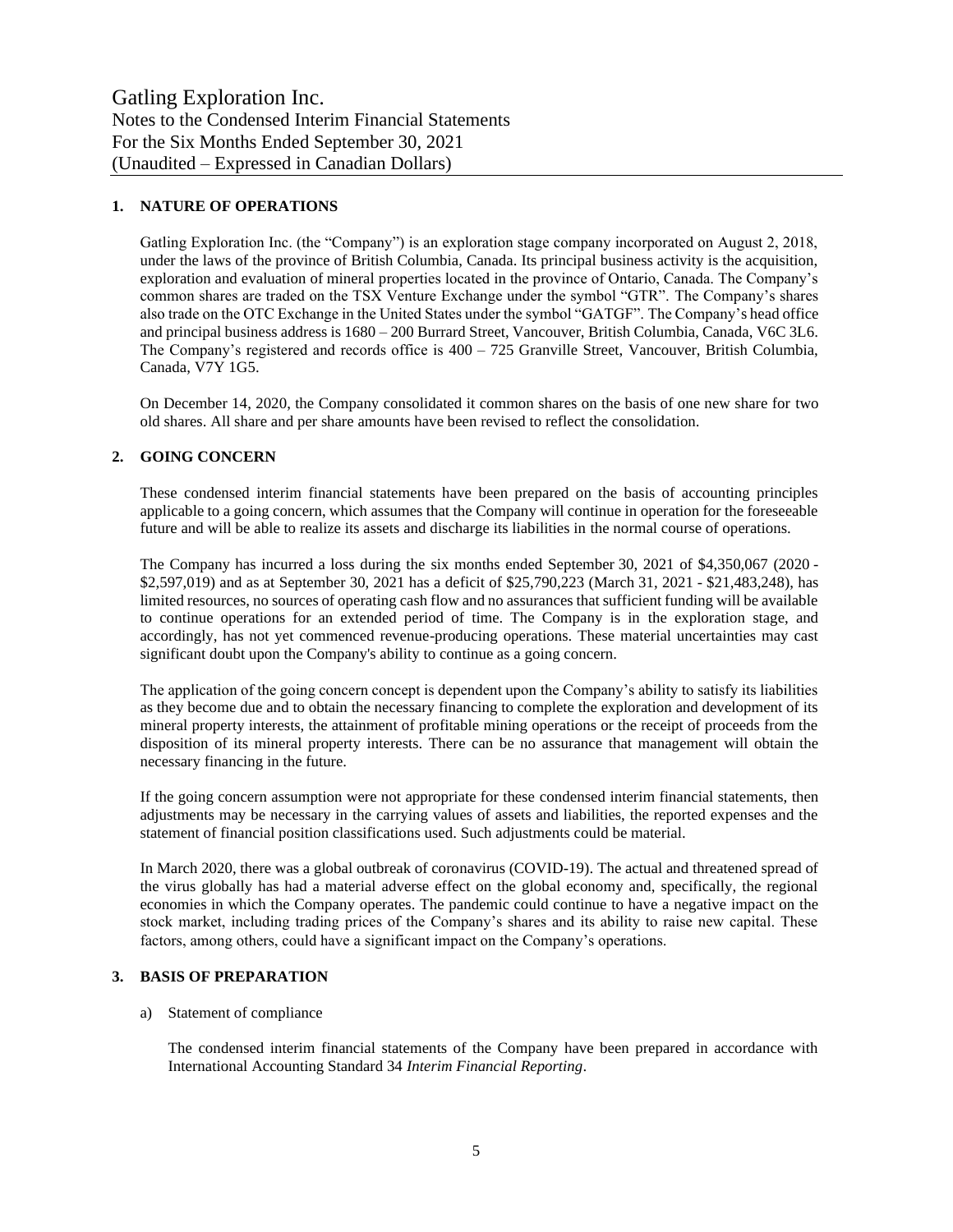## **3. BASIS OF PREPARATION** (Continued)

#### a) Statement of compliance (continued)

The condensed interim financial statements of the Company should be read in conjunction with the Company's March 31, 2021 audited financial statements, which have been prepared in accordance with International Financial Reporting Standards ("IFRS"), as issued by the International Accounting Standards Board.

These condensed interim financial statements were reviewed by the Audit Committee and approved and authorized for issue by the Board of Directors on November 26, 2021.

#### b) Basis of measurement

These condensed interim financial statements have been prepared under the historical cost basis, except for certain financial instruments, which are measured at fair value, as explained in the significant accounting policies (note 4). These condensed interim financial statements have been prepared under the accrual basis of accounting, except for cash flow information.

#### **4. SIGNIFICANT ACCOUNTING POLICIES**

The condensed interim financial statements have been prepared, for all periods presented, following the same accounting policies and methods of computation as described in note 4 to the audited financial statements for the year ended March 31, 2021.

#### **5. CRITICAL ACCOUNTING ESTIMATES AND JUDGMENTS**

The Company makes estimates and assumptions about the future that affect the reported amounts of assets and liabilities. Estimates and judgments are continually evaluated based on historical experience and other factors, including expectations of future events that are believed to be reasonable under the circumstances. In the future, actual experience may differ from these estimates and assumptions.

The effect of a change in an accounting estimate is recognized prospectively by including it in comprehensive income (loss) in the year of the change, if the change affects that year only, or in the year of the change and future years, if the change affects both.

#### *Critical judgments in applying accounting policies*

Information about critical judgments in applying accounting policies that have the most significant risk of causing material adjustment to the carrying amounts of assets and liabilities recognized in the condensed interim financial statements within the next fiscal year are discussed below.

a) Title to mineral property interests

Although the Company has taken steps to verify title to mineral properties in which it has an interest, these procedures do not guarantee the Company's title. Such properties may be subject to prior agreements or transfers and title may be affected by undetected defects.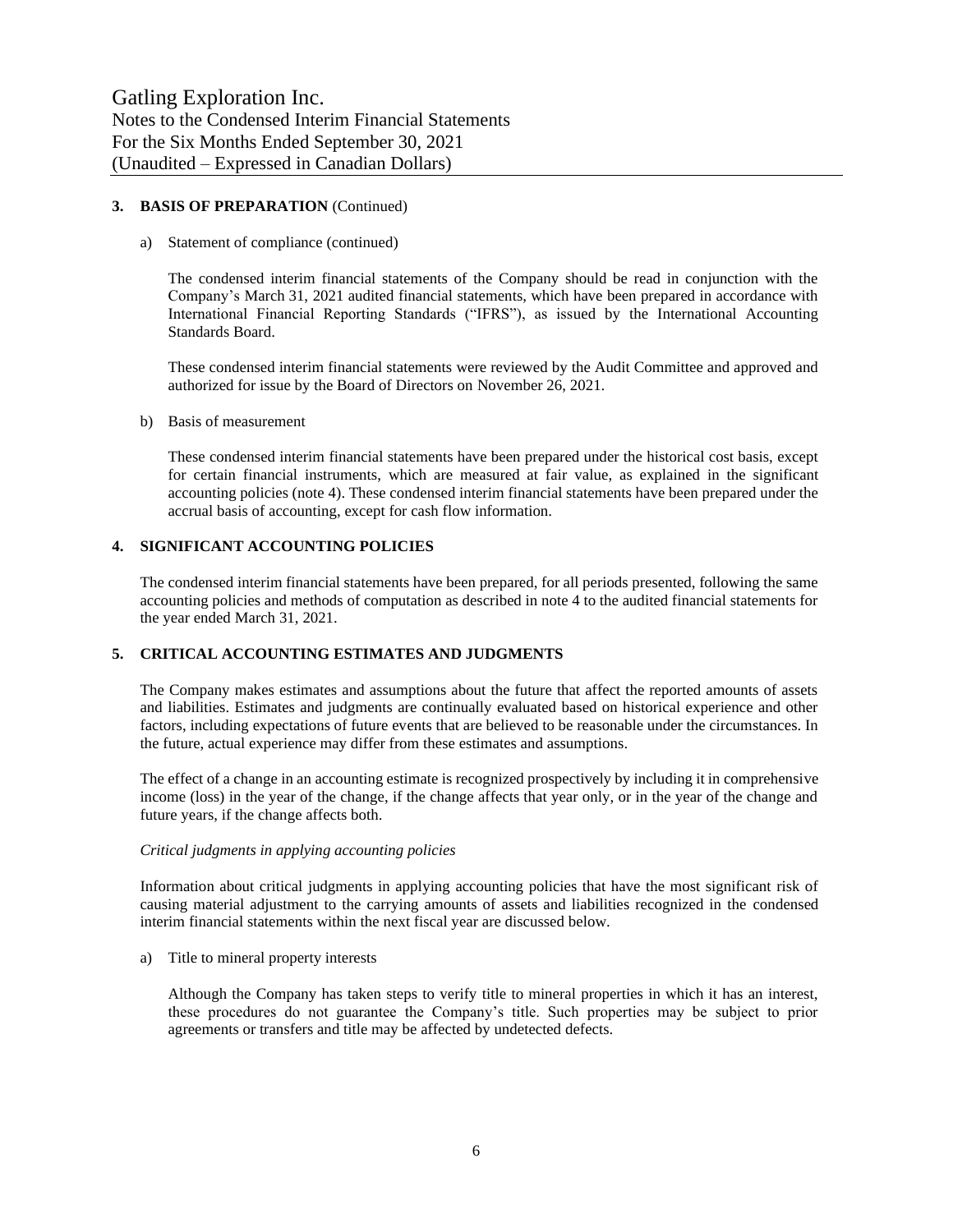# **5. CRITICAL ACCOUNTING ESTIMATES AND JUDGMENTS** (Continued)

#### b) Income taxes

Significant judgment is required in determining the provision for income taxes. There are many transactions and calculations undertaken during the ordinary course of business for which the ultimate tax determination is uncertain. The Company recognizes liabilities and contingencies for anticipated tax audit issues based on the Company's current understanding of the tax law. For matters where it is probable that an adjustment will be made, the Company records its best estimate of the tax liability, including the related interest and penalties in the current tax provision. Management believes they have adequately provided for the probable outcome of these matters; however, the final outcome may result in a materially different outcome than the amount included in the tax liabilities.

In addition, the Company recognizes deferred tax assets relating to tax losses carried forward to the extent that it is probable that taxable profit will be available against which a deductible temporary difference can be utilized. This is deemed to be the case when there are sufficient taxable temporary differences relating to the same taxation authority and the same taxable entity that are expected to reverse in the same year as the expected reversal of the deductible temporary difference, or in years into which a tax loss arising from the deferred tax asset can be carried back or forward. However, utilization of the tax losses also depends on the ability of the taxable entity to satisfy certain tests at the time the losses are recouped.

c) Going concern risk assessment

The Company's ability to continue its operations and to realize its assets at their carrying values is dependent upon its ability to fund its existing acquisition and exploration commitments on its exploration and evaluation projects when they come due, which would cease to exist if the Company decides to terminate its commitments, and to cover its operating costs. The Company may be able to generate working capital to fund its operations by the sale of its exploration and evaluation assets or raising additional capital through equity markets. However, there is no assurance it will be able to raise funds in the future. These condensed interim financial statements do not give effect to any adjustments required to realize its assets and discharge its liabilities in other than the normal course of business and at amounts different from those reflected in the accompanying condensed interim financial statements.

#### *Key sources of estimation uncertainty*

The following are key assumptions concerning the future and other key sources of estimation uncertainty that have a significant risk of resulting in material adjustments to the condensed interim financial statements.

#### a) Decommissioning liabilities

Rehabilitation provisions have been created based on the Company's internal estimates. Assumptions, based on the current economic environment, have been made that management believes are a reasonable basis upon which to estimate the future liability. These estimates take into account any material changes to the assumptions that occur when reviewed regularly by management. Estimates are reviewed annually and are based on current regulatory requirements. Significant changes in estimates of contamination, restoration standards and techniques will result in changes to provisions from year to year. Actual rehabilitation costs will ultimately depend on future market prices for the rehabilitation costs, which will reflect the market condition at the time the rehabilitation costs are actually incurred.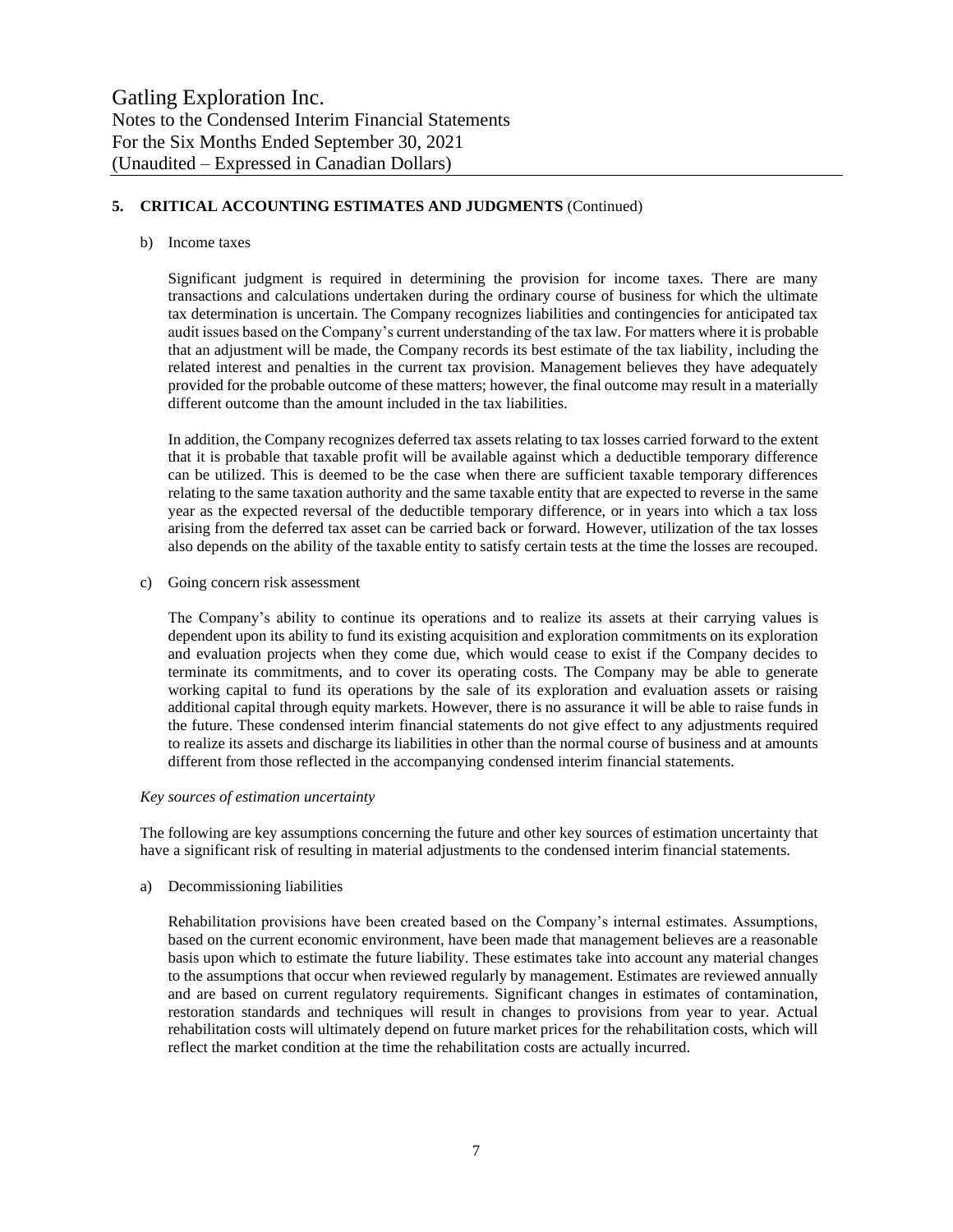# **5. CRITICAL ACCOUNTING ESTIMATES AND JUDGMENTS** (Continued)

a) Decommissioning liabilities (continued)

The final cost of the currently recognized rehabilitation provisions may be higher or lower than currently provided for. As at September 30, 2021, the Company is contributing to shared progressive rehabilitation costs on certain of its claims on an ongoing basis. Costs have not been material to date and future costs are not expected to be material. Accordingly, no provision has been made.

b) Fair value of stock options granted

The Company uses the Black-Scholes option pricing model to value the stock options granted during the period. The Black-Scholes model was developed for use in estimating the fair value of traded options that have no vesting restrictions and are fully transferable. The model requires management to make estimates that are subjective and may not be representative of actual results. Changes in assumptions can materially affect estimates of fair values.

c) Leases

Lease obligations that are recognized at September 30, 2021 have been estimated using a 12% discount rate based on the cost of borrowing for debt instruments of comparable terms for companies with a comparable investment grade to the Company. This rate represents the rate that the Company would incur to obtain the funds necessary to purchase an asset of a similar value, with similar payment terms and security in a similar economic environment.

# **6. FINANCIAL INSTRUMENTS**

Financial instruments are agreements between two parties that result in promises to pay or receive cash or equity instruments. The Company classifies its financial instruments as follows: cash is classified as fair value through profit or loss; receivables, as amortized cost; and accounts payable and accrued liabilities and lease obligation, as amortized cost. The carrying values of these instruments approximate their fair values due to their short term to maturity.

The following table sets forth the Company's financial assets measured at fair value by level within the fair value hierarchy:

| September 30, 2021        | <b>Level 1</b> | <b>Level 2</b>           | Level 3                        | <b>Total</b> |
|---------------------------|----------------|--------------------------|--------------------------------|--------------|
| Cash                      | 107,092        | $\overline{\phantom{a}}$ | $\overline{\phantom{0}}$       | 107,092      |
|                           |                |                          |                                |              |
| <b>March 31, 2021</b>     | <b>Level 1</b> | <b>Level 2</b>           | Level 3                        | Total        |
|                           |                |                          |                                |              |
| Cash and cash equivalents | \$1,875,290    | $\overline{\phantom{a}}$ | S.<br>$\overline{\phantom{0}}$ | \$1,875,290  |

The Company has exposure to the following risks from its use of financial instruments:

- Credit risk;
- Liquidity risk; and
- Market risk.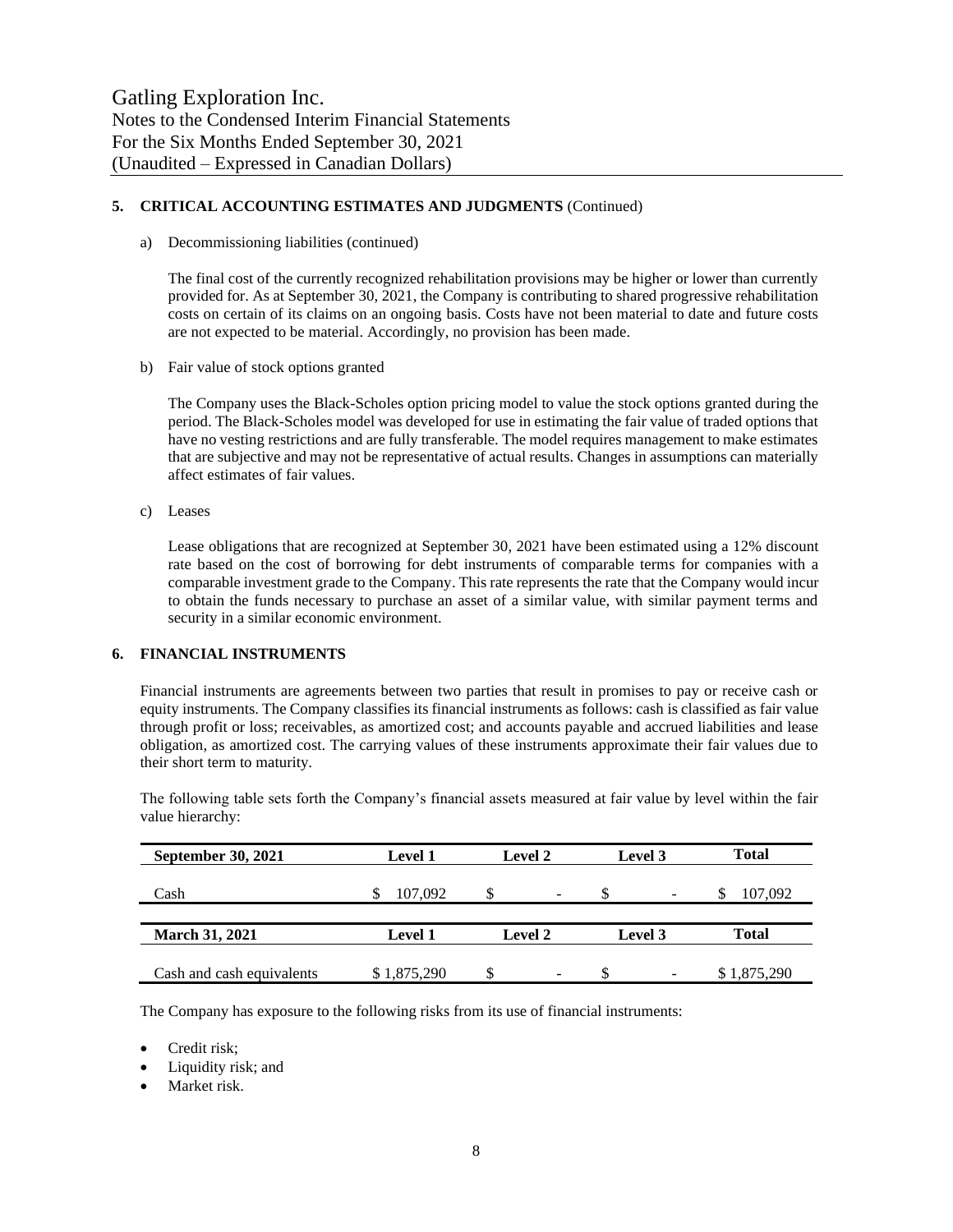# **6. FINANCIAL INSTRUMENTS** (Continued)

#### a) Credit risk

Credit risk is the risk that one party to a financial instrument will cause a financial loss for the other party by failing to discharge an obligation. The Company manages credit risk, in respect of cash, by placing at major Canadian financial institutions. The Company has minimal credit risk. Included in the receivables balance of \$246,160, is \$239,860 (March 31, 2021 - \$149,276) owing from the Canada Revenue Agency.

b) Liquidity risk

Liquidity risk is the risk that the Company will not be able to meet its financial obligations as they fall due. The Company's approach to managing liquidity is to ensure, as far as possible, that it will always have sufficient liquid funds to meet its liabilities when due, under both normal and stressed conditions, without incurring unacceptable losses or risking damage to the Company's reputation. The contractual financial liabilities of the Company as of September 30, 2021 equal \$1,216,524 (March 31, 2021 - \$1,117,171); \$1,063,041 (March 31, 2021 - \$904,447) of the liabilities presented as accounts payable and lease obligation – current portion are due within one month of the reporting date.

c) Market risk

Market risk is the risk that changes in market prices, such as foreign exchange rates and interest rates, will affect the Company's income or the value of its holdings of financial instruments. The objective of market risk management is to manage and control market risk exposures within acceptable parameters, while optimizing the return on capital.

- *i) Currency risk –* The Company has no funds held in a foreign currency and only a small amount of its accounts payable and accrued liabilities is denominated in US dollars. A fluctuation in the exchange rate between the Canadian and US dollars of 10% would result in a nominal change to the Company's accounts payable and accrued liabilities and foreign exchange gain or loss. The Company does not use any techniques to mitigate currency risk.
- *ii) Interest rate risk –* Interest rate risk is the risk that future cash flows will fluctuate as a result of changes in market interest rates. Interest earned on cash is at nominal interest rates, and therefore, the Company does not consider interest rate risk to be significant. The Company has no interestbearing financial liabilities.
- *iii) Other price risk –* Other price risk is the risk that the fair value or future cash flows of a financial instrument will fluctuate due to changes in market prices, other than those arising from interest rate risk. The Company is not exposed to significant other price risk.
- d) Capital management

The Company considers its capital to be comprised of shareholders' equity.

The Company manages the capital structure and makes adjustments to it in light of changes in economic conditions and the risk characteristics of the underlying assets. To maintain or adjust the capital structure, the Company may attempt to issue new shares. Although the Company has been successful at raising funds in the past through the issuance of share capital, it is uncertain whether it will continue this method of financing due to the current difficult market conditions.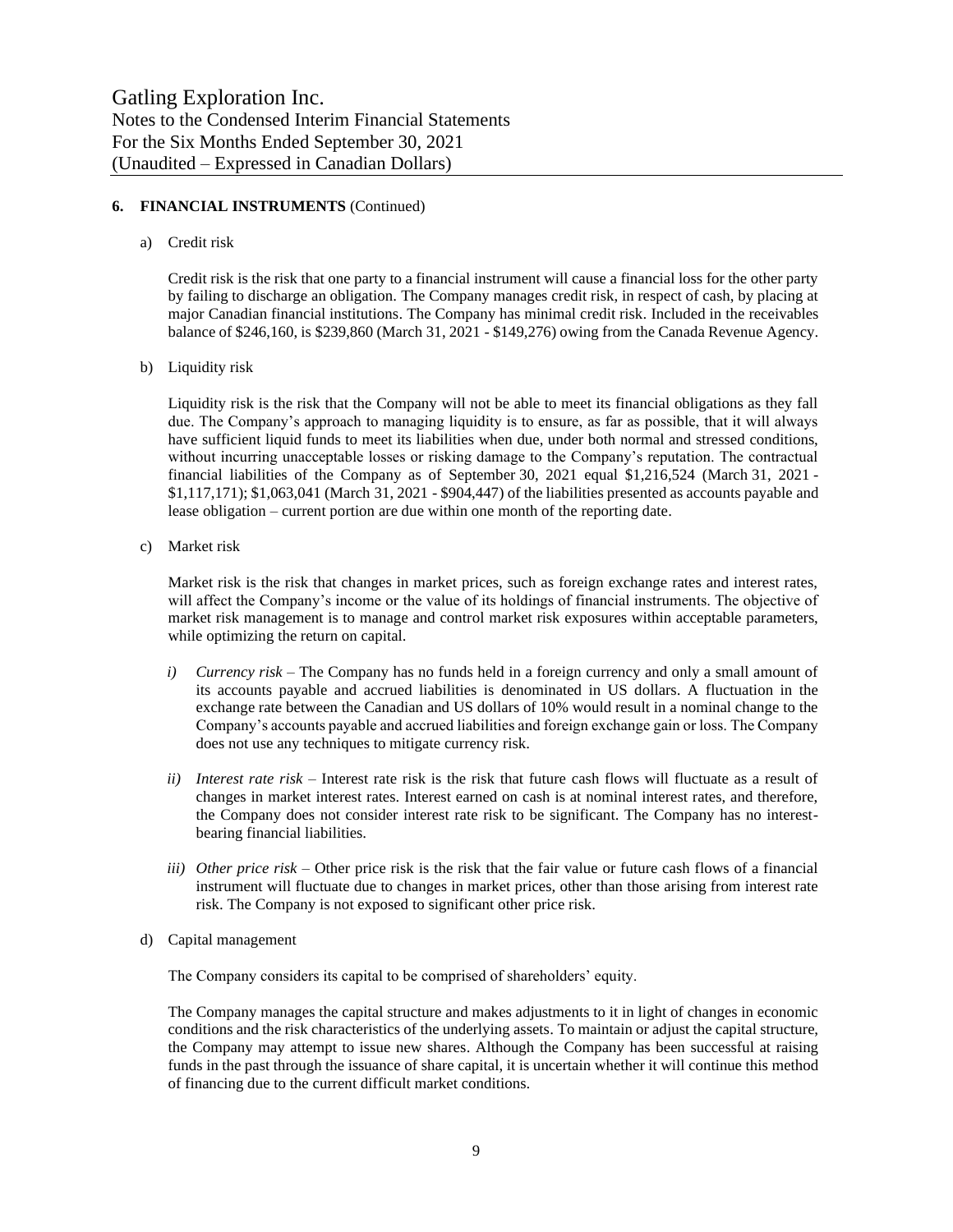## **6. FINANCIAL INSTRUMENTS** (Continued)

#### d) Capital management (continued)

In order to facilitate the management of its capital requirements, the Company prepares expenditure budgets that are updated as necessary depending on various factors, including successful capital deployment and general industry conditions.

Management reviews the capital structure on a regular basis to ensure that the above objectives are met. There have been no changes to the Company's approach to capital management during the six months ended September 30, 2021. The Company is not subject to externally imposed capital requirements.

#### **7. PROPERTY, PLANT AND EQUIPMENT**

|                                       | Computer<br>Camp and |                       |              |           |              |                     |               |              |
|---------------------------------------|----------------------|-----------------------|--------------|-----------|--------------|---------------------|---------------|--------------|
|                                       |                      | <b>Infrastructure</b> |              | Equipment | Equipment    | <b>Improvements</b> |               | <b>Total</b> |
| Cost                                  |                      |                       |              |           |              |                     |               |              |
| Balance, March 31, 2020               | \$                   | 106,604               | $\mathbb{S}$ | 25,920    | \$<br>24,051 | \$<br>21,923        | \$.           | 178,498      |
| <b>Additions</b>                      |                      |                       |              | 1,700     |              |                     |               | 1,700        |
| Balance, March 31, 2021               |                      | 106,604               |              | 27,620    | 24,051       | 21,923              |               | 180,198      |
| Additions                             |                      |                       |              | 391       |              |                     |               | 391          |
| Balance, September 30, 2021           | \$                   | 106,604               | $\mathbb{S}$ | 28,011    | \$<br>24,051 | \$<br>21,923        | \$.           | 180,589      |
| <b>Depreciation</b>                   |                      |                       |              |           |              |                     |               |              |
| Balance, March 31, 2020               | \$                   | 6,216                 | \$           | 3,888     | \$<br>2,853  | \$<br>6,420         | <sup>\$</sup> | 19,377       |
| Depreciation*                         |                      | 3,552                 |              | 6,865     | 4,240        | 6,420               |               | 21,077       |
| Balance, March 31, 2021               |                      | 9,768                 |              | 10,753    | 7,093        | 12,840              |               | 40,454       |
| Depreciation*                         |                      | 1,776                 |              | 2,559     | 1,696        | 3,210               |               | 9,241        |
| Balance, September 30, 2021           | \$                   | 11,544                | $\mathbb{S}$ | 13,312    | \$<br>8,789  | \$<br>16,050        | \$.           | 49,695       |
| Net book value.<br>March 31, 2021     | \$                   | 96,836                | \$           | 16,867    | \$<br>16,958 | \$<br>9,083         | \$            | 139,744      |
| Net book value.<br>September 30, 2021 | \$                   | 95,060                | \$           | 14,699    | \$<br>15,262 | \$<br>5,873         | \$            | 130,894      |

\* Camp and infrastructure depreciation is included in exploration and evaluation expenditures

#### **8. EXPLORATION AND EVALUATION EXPENDITURES**

# *Larder Lake Project*

On September 24, 2018, as part of a plan of arrangement, the Company received a 100% interest in the Larder Lake Project, located in Ontario. A portion of the project includes a 1.5% net smelter return royalty ("NSR"), of which 1% may be repurchased by the Company for \$750,000. The plan of arrangement was deemed to be a purchase of an asset. As such, IFRS 2 *Share-based Payments* was used to determine the fair value of the assets acquired. As the fair value of the assets given up to acquire the assets was more readily available, the Company valued the acquisition using the fair value of shares issued of \$0.56 per share. On September 24, 2018, the fair value of the assets acquired and liabilities assumed were as follows.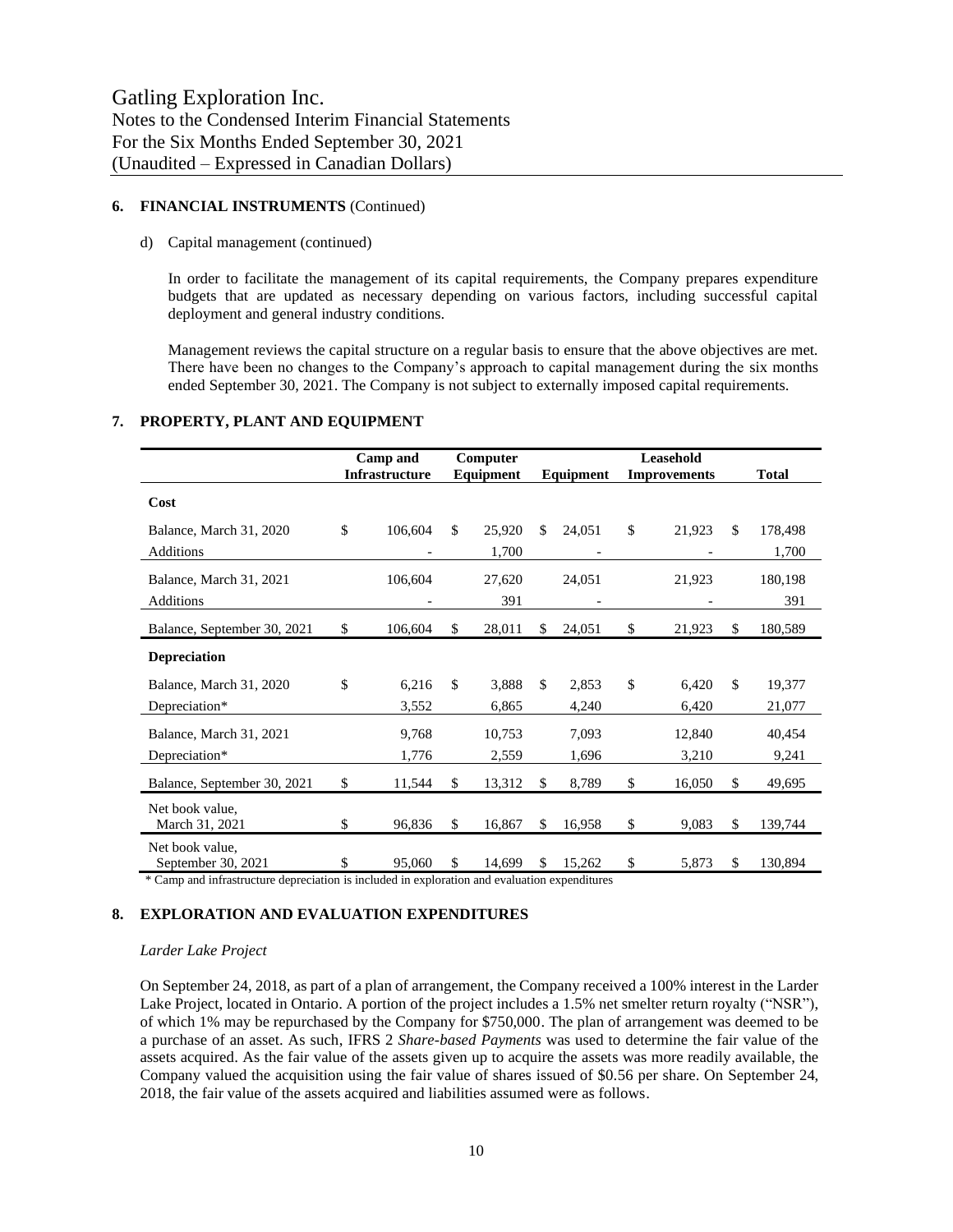# **8. EXPLORATION AND EVALUATION EXPENDITURES** (Continued)

*Larder Lake Project* (continued)

|                                                                                     |   | Amount      |
|-------------------------------------------------------------------------------------|---|-------------|
| Consideration provided (fair value of 16,713,256 common shares at \$0.56 per share) |   | 9.359.423   |
| Allocated to net assets acquired:                                                   |   |             |
| Cash transferred to Company                                                         |   | (7,000,000) |
| Fair value of Larder Lake Project acquired                                          |   | (2,359,423) |
|                                                                                     | S |             |

Fair value of \$2,359,423 was allocated to the project and expensed for the period as exploration and evaluation costs.

On April 1, 2019, the Company entered into an assignment and assumption agreement to acquire the Kir Vit claim package in Ontario. Under the terms of the agreement, the Company took assignment of a January 2017 underlying agreement between the vendor and certain parties that originally staked the claims comprising Kir Vit (the "stakers"). In consideration of the assignment, the Company issued 875,000 common shares to the vendor valued at \$595,000.

On July 9, 2019, the Company exercised the option in the underlying agreement and made a cash payment of \$250,000 to the stakers. The vendor was granted a 0.5% NSR. The stakers retained a 2% NSR, of which the Company may repurchase one-half (1%) for \$1,000,000. If the Company announces a production decision, a \$4,000,000 payment is due to the vendor and a \$250,000 payment is due to the stakers.

On July 14, 2021, the Company issued 150,000 common shares (valued at \$60,000) to acquire a 25% interest in certain mining leases on the Larder Lake Project, such that the Company now holds 100% in those mining leases.

On September 27, 2021, in relation to the Company's exploration agreement with First Nations' groups related to the Company's Larder Lake Project, the Company issued 100,000 common shares (valued at \$37,000) and 100,000 stock options (valued at \$31,838) with an exercise price of \$0.365 and a term to expiry of three years to the First Nations' groups.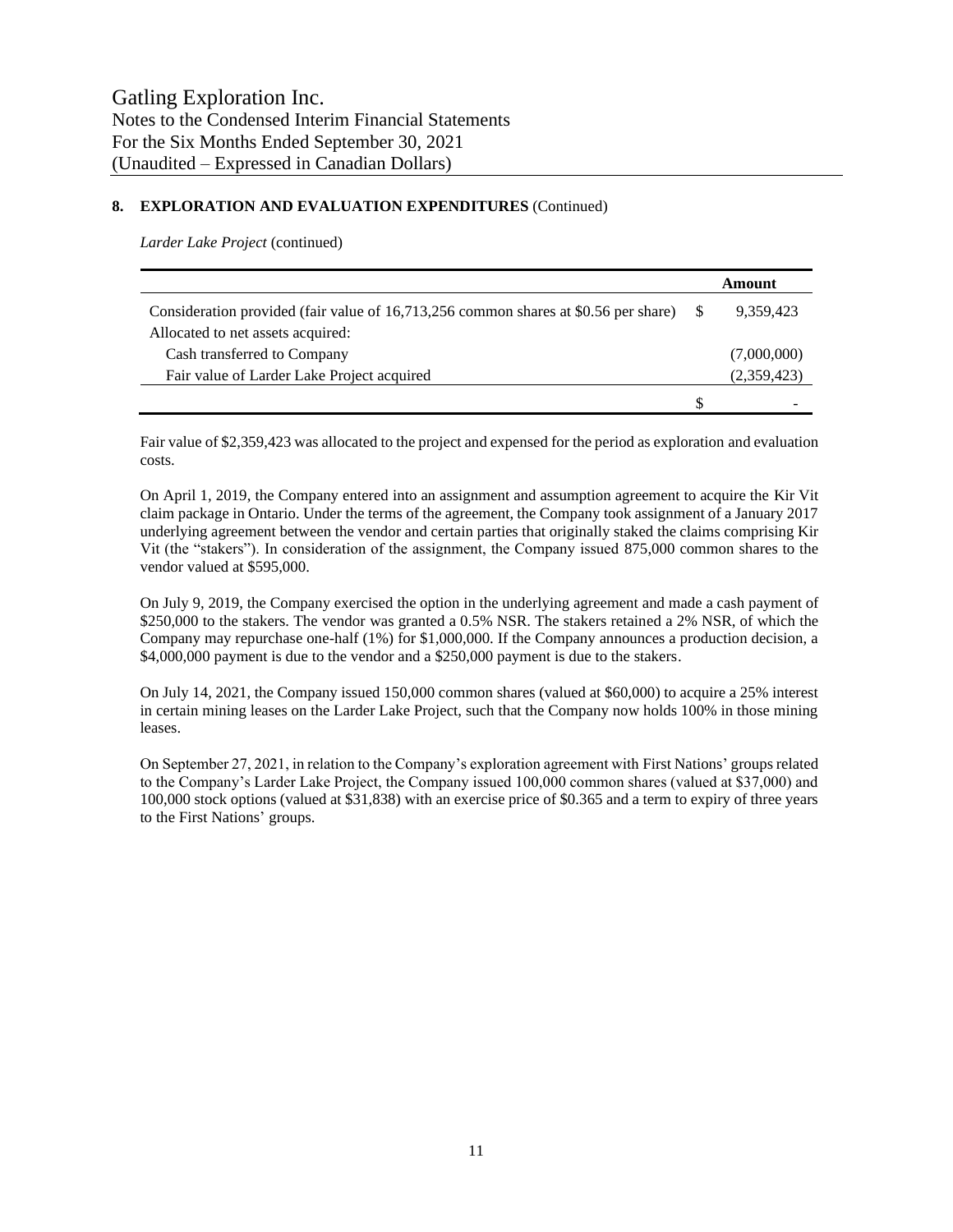# **8. EXPLORATION AND EVALUATION EXPENDITURES** (Continued)

Summaries of exploration and evaluation expenditures for the six months ended September 30, 2021 and year ended March 31, 2021 are as follows:

| Six Months Ended September 30, 2021                  | <b>Larder Lake</b><br>Project |                               |  |
|------------------------------------------------------|-------------------------------|-------------------------------|--|
| <b>Acquisition Costs</b>                             |                               |                               |  |
| Acquisition costs                                    | \$                            | 60,000                        |  |
| Claim costs                                          |                               | 32,779                        |  |
| <b>Total Acquisition Costs</b>                       |                               | 92,779                        |  |
| <b>Property Exploration Costs</b>                    |                               |                               |  |
| Assays and geochemistry                              |                               | 338,920                       |  |
| Camp and other costs                                 |                               | 221,026                       |  |
| Depreciation                                         |                               | 1,776                         |  |
| Drilling                                             |                               | 2,781,303                     |  |
| Geological                                           |                               | 225,894                       |  |
| Travel and transport                                 |                               | 39,714                        |  |
| <b>Total Exploration Costs</b>                       |                               | 3,608,633                     |  |
| <b>Total Exploration and Evaluation Expenditures</b> | \$                            | 3,701,412                     |  |
|                                                      |                               |                               |  |
| Year Ended March 31, 2021                            |                               | <b>Larder Lake</b><br>Project |  |
| <b>Acquisition Costs</b>                             |                               |                               |  |
| Claim costs                                          | \$                            | 37,319                        |  |
| <b>Total Acquisition Costs</b>                       |                               | 37,319                        |  |
| <b>Property Exploration Costs</b>                    |                               |                               |  |
| Assays and geochemistry                              |                               | 328,841                       |  |
| Camp and other costs                                 |                               | 363,681                       |  |
| Depreciation                                         |                               | 3,552                         |  |
| Drilling                                             |                               | 2,251,474                     |  |
| Geological                                           |                               | 695,076                       |  |
| Geophysics                                           |                               | 3,394                         |  |
| Travel and transport                                 |                               | 39,362                        |  |
| <b>Total Exploration Costs</b>                       |                               | 3,685,380                     |  |
| <b>Total Exploration and Evaluation Expenditures</b> | \$                            | 3,722,699                     |  |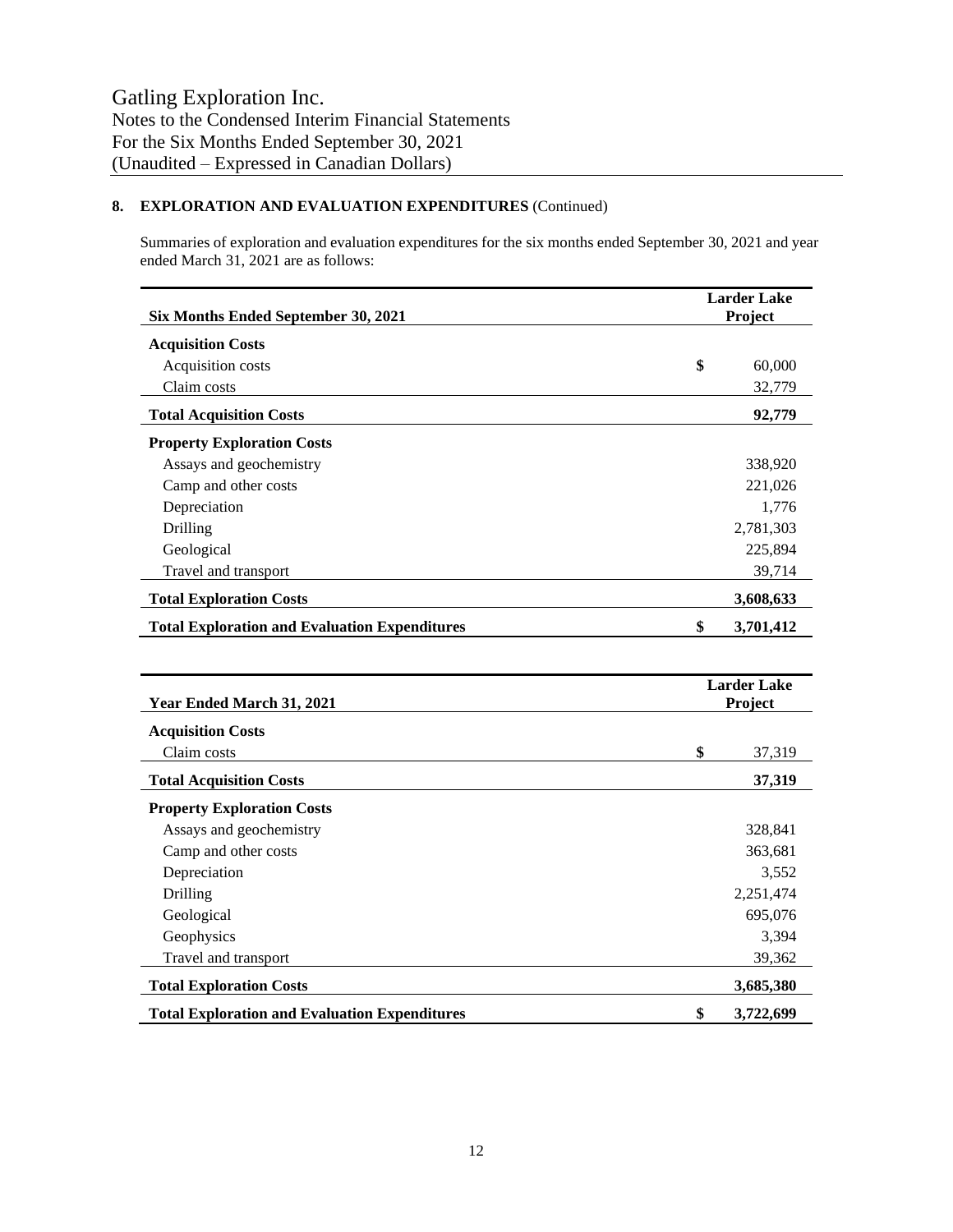# **9. RIGHT-OF-USE ASSET**

|                                                                | <b>Right-of-Use</b><br>Asset |                    |  |
|----------------------------------------------------------------|------------------------------|--------------------|--|
| Cost                                                           |                              |                    |  |
| Balance, March 31, 2020, March 31, 2021 and September 30, 2021 | \$                           | 525,030            |  |
| <b>Depreciation</b>                                            |                              |                    |  |
| Balance, March 31, 2020<br>Depreciation                        | \$                           | 153,667<br>153,667 |  |
| Balance, March 31, 2021<br>Depreciation                        |                              | 307,334<br>76,834  |  |
| Balance, September 30, 2021                                    | \$                           | 384,168            |  |
| Net book value, March 31, 2021                                 | \$                           | 217,696            |  |
| Net book value, September 30, 2021                             | \$                           | 140,862            |  |

# **10. LEASE OBLIGATION**

|                              | September 30,<br>2021 |            |   | <b>March 31, 2021</b> |
|------------------------------|-----------------------|------------|---|-----------------------|
| Balance, beginning of period | \$                    | 250,102    | S | 398,035               |
| Lease interest accretion     |                       | 12,040     |   | 38,010                |
| Lease payments               |                       | (94,291)   |   | (185, 943)            |
| Balance, end of period       |                       | 167,851    |   | 250,102               |
| Current portion              |                       | (167, 851) |   | (169, 827)            |
| Non-current portion          | \$                    |            |   | 80,275                |

# **11. OTHER LIABILITIES**

Other liabilities consist of the liability portion of the flow-through shares issued. The following is a continuity schedule of the liability portion of the flow-through share issuances.

|                                                                                                                               |   | September 30,<br>2021 |   | <b>March 31, 2021</b> |  |
|-------------------------------------------------------------------------------------------------------------------------------|---|-----------------------|---|-----------------------|--|
| Balance, beginning of period                                                                                                  | S | 132,449               | S |                       |  |
| Liability incurred on flow-through shares issued in July 2020<br>Liability incurred on flow-through shares issued in December |   |                       |   | 202,500               |  |
| 2020                                                                                                                          |   |                       |   | 274,857               |  |
| Liability incurred on flow-through shares issued in July 2021<br>Settlement of flow-through share liability by incurring      |   | 167,350               |   |                       |  |
| expenditures                                                                                                                  |   | (299,799)             |   | (344,908)             |  |
| Balance, end of period                                                                                                        |   |                       |   | 132.449               |  |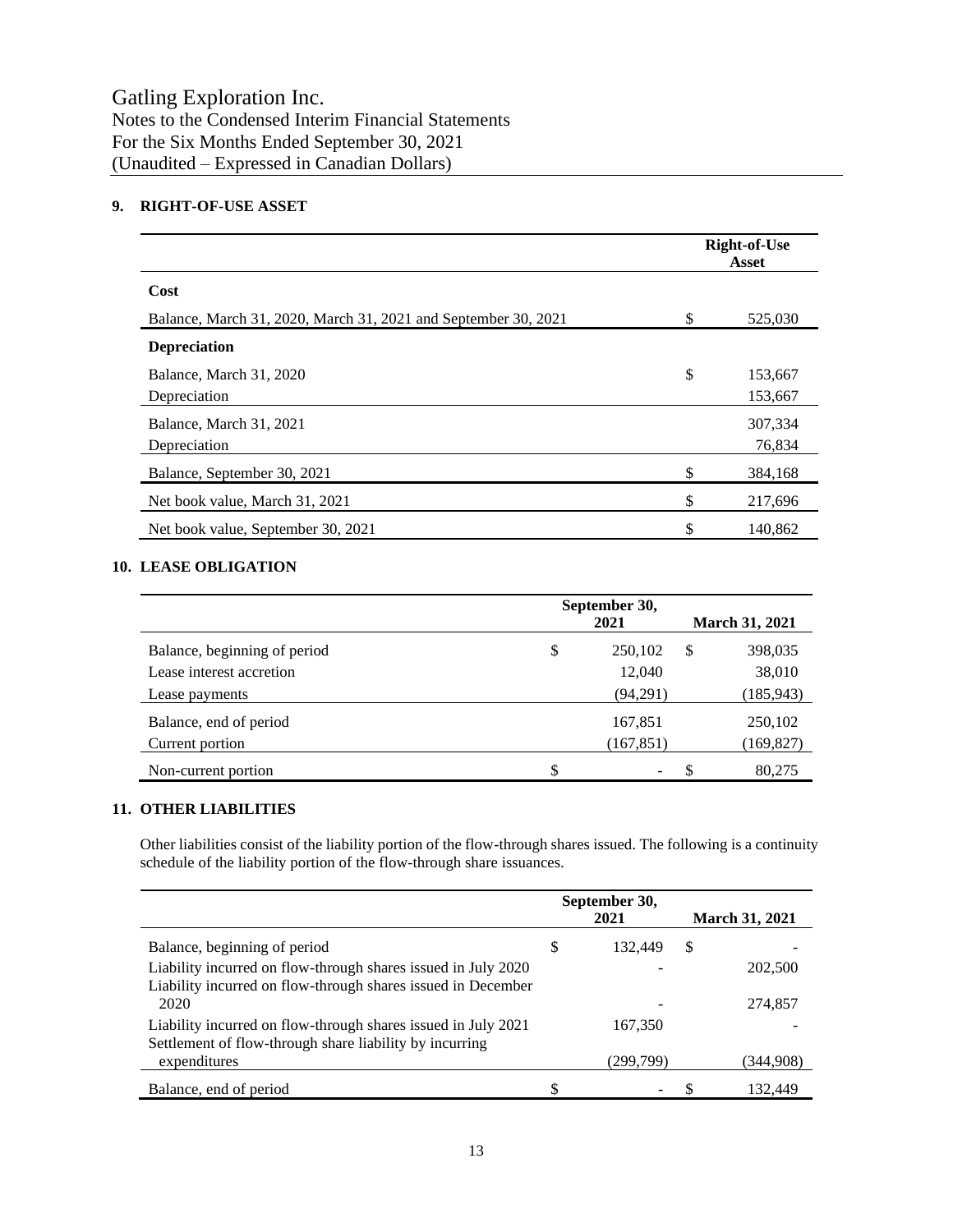## **11. OTHER LIABILITIES** (Continued)

In July 2020, the Company issued 2,025,000 flow-through shares at a price of \$0.60 per share. The premium paid by investors was calculated as \$0.10 per share. Accordingly, \$202,500 was recorded as other liabilities.

In December 2020, the Company issued 5,497,140 flow-through shares at a price of \$0.55 per share. The premium paid by investors was calculated as \$0.05 per share. Accordingly, \$274,857 was recorded as other liabilities.

In July 2021, the Company issued 3,347,000 flow-through shares at a price of \$0.45 per share. The premium paid by investors was calculated as \$0.05 per share. Accordingly, \$167,350 was recorded as other liabilities.

As at September 30, 2021, the Company did not have any remaining commitment to incur exploration expenditures in relation to its July 2021, December 2020 or July 2020 flow-through financings (March 31, 2021 - \$nil, \$1,456,944 and \$nil, respectively).

## **12. RELATED PARTY TRANSACTIONS**

These amounts of key management compensation are included in the amounts shown on the condensed interim statements of comprehensive loss:

|                                                                                                                                 |    | <b>Six Months</b><br><b>Ended</b><br>September 30,<br>2021 |   | <b>Six Months</b><br>Ended<br>September 30,<br>2020 |
|---------------------------------------------------------------------------------------------------------------------------------|----|------------------------------------------------------------|---|-----------------------------------------------------|
| Short-term compensation (consulting fees, exploration and<br>evaluation expenditures, management fees and professional<br>fees) | \$ | 390,000                                                    | S | 390,000                                             |
| Share-based compensation                                                                                                        |    | 137,374                                                    |   | 316,012                                             |
|                                                                                                                                 | S  | 527,374                                                    |   | 706.012                                             |

During the six months ended September 30, 2021, short-term compensation to related parties consisted of \$165,000 (2020 - \$105,000) in consulting fees, \$60,000 (2020 - \$150,000) in exploration and evaluation expenditures, \$120,000 (2020 - \$90,000) in management fees and \$45,000 (2020 - \$45,000) in professional fees.

Transactions with related parties are included in the amounts shown on the condensed interim statements of comprehensive loss as follows:

|                                                                                                                                                              | <b>Six Months</b><br><b>Ended</b><br>September 30,<br>2021 |        | <b>Six Months</b><br>Ended<br>September 30,<br>2020 |        |
|--------------------------------------------------------------------------------------------------------------------------------------------------------------|------------------------------------------------------------|--------|-----------------------------------------------------|--------|
| Related company controlled by officer and director<br>(consulting fees and office and general)<br>Related companies with common officers and directors (rent | S                                                          | 45,000 |                                                     | 50,000 |
| recovery)                                                                                                                                                    |                                                            | 90,000 | \$.                                                 | 84,000 |

As at September 30, 2021, the Company had receivables of \$6,300 (March 31, 2021 - \$30,650) related to office rent recovery and other expense reimbursements from companies with common officers and directors.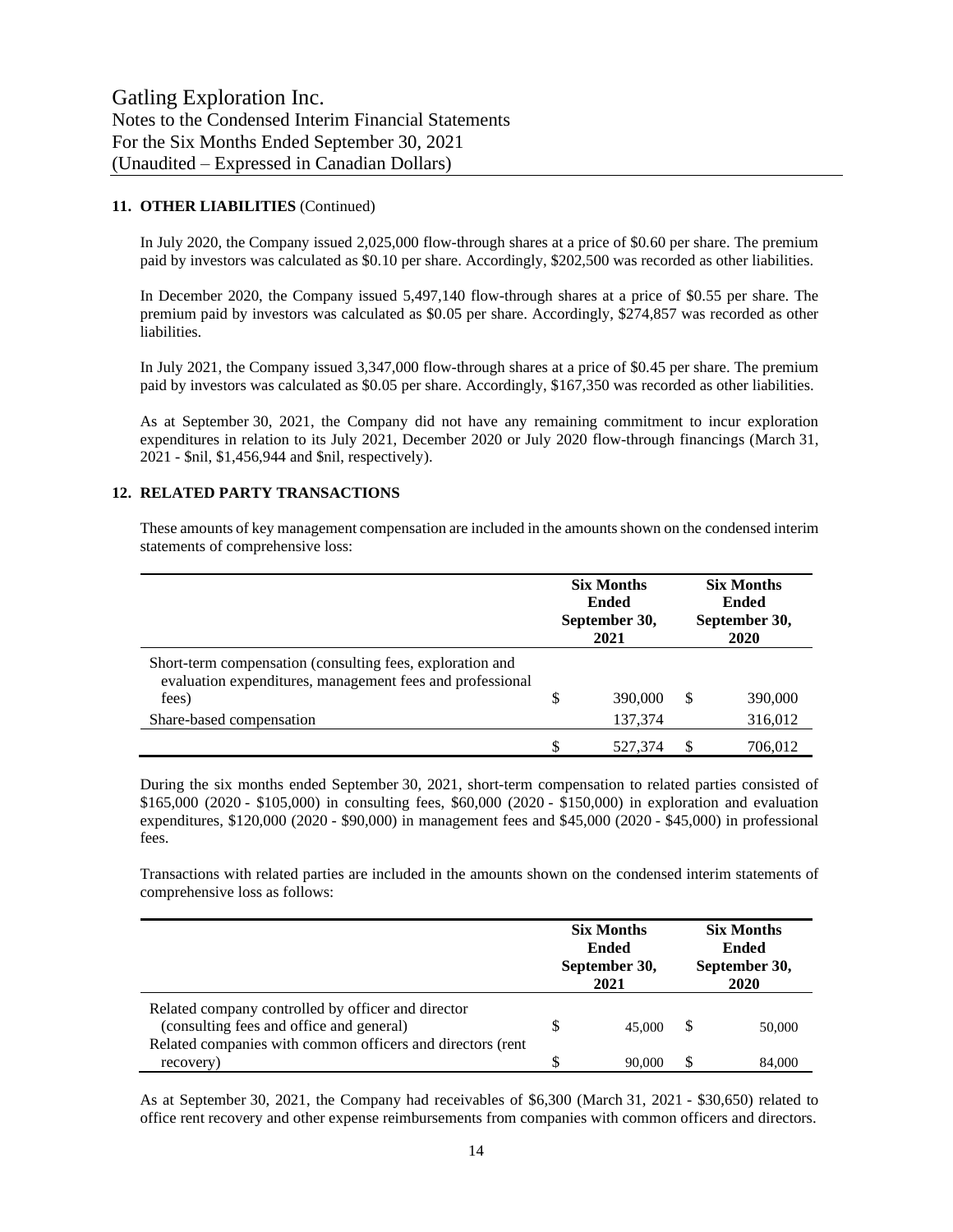# **12. RELATED PARTY TRANSACTIONS** (Continued)

As at September 30, 2021, the Company had prepaid expenses of \$4,000 (March 31, 2021 - \$7,000) related to expenses with a company controlled by a member of key management.

As at September 30, 2021, the Company had accounts payable and accrued liabilities of \$48,700 (March 31, 2021 - \$5,000) with companies controlled by officers and directors and \$22,504 (March 31, 2021 - \$7,116) related to shared office and general expenses with a company controlled by an officer and director. The balances owing are unsecured, non-interest-bearing and have no specific terms of repayment.

# **13. SHARE CAPITAL**

a) Authorized

Unlimited number of common voting shares without par value

b) Issued and outstanding

#### *During the six months ended September 30, 2021*

On July 9, 2021, the Company closed a private placement for gross proceeds of \$2,326,150. The Company issued 2,050,000 units at a price of \$0.40 per unit for gross proceeds of \$820,000. Each unit consists of one common share and one-half of one share purchase warrant. Each warrant entitles the holder to acquire one common share at a price of \$0.60 for a period of two years from the date of issuance. The Company also issued 3,347,000 flow-through common shares at a price of \$0.45 per share for gross proceeds of \$1,506,150. The premium paid by investors on the flow-through shares was calculated as \$0.05 per share. Accordingly, \$167,350 was recorded as other liabilities. The Company paid finders' fees of \$37,800 and issued 94,500 agent warrants with an exercise price of \$0.60 and a term to expiry of two years (note 13(d)). The Company also incurred other share issue costs of \$12,381.

#### *During the year ended March 31, 2021*

On July 20, 2020, the Company closed a private placement for total gross proceeds of \$3,790,000. The Company issued 2,025,000 flow-through common shares of the Company at a price of \$0.60 per flowthrough common share for gross proceeds of \$1,215,000 and 5,150,000 common shares of the Company at a price of \$0.50 per common share for gross proceeds of \$2,575,000. The premium paid by investors on the flow-through shares was calculated as \$0.10 per share. Accordingly, \$202,500 was recorded as other liabilities. Share issue costs of \$28,837 were incurred.

On December 18, 2020, the Company closed a private placement for gross proceeds of \$4,643,427. The Company issued 3,240,000 units at a price of \$0.50 per unit for gross proceeds of \$1,620,000. Each unit consists of one common share and one-half of one share purchase warrant. Each warrant entitles the holder to acquire one common share at a price of \$0.70 for a period of two years from the date of issuance. The Company also issued 5,497,140 flow-through common shares at a price of \$0.55 per share for gross proceeds of \$3,023,427. The premium paid by investors on the flow-through shares was calculated as \$0.05 per share. Accordingly, \$274,857 was recorded as other liabilities. The Company paid finders' fees of \$63,600 and issued 397,512 agent warrants with an exercise price of \$0.70 and a term to expiry of two years (note 13(d)). The Company also incurred other share issue costs of \$161,382.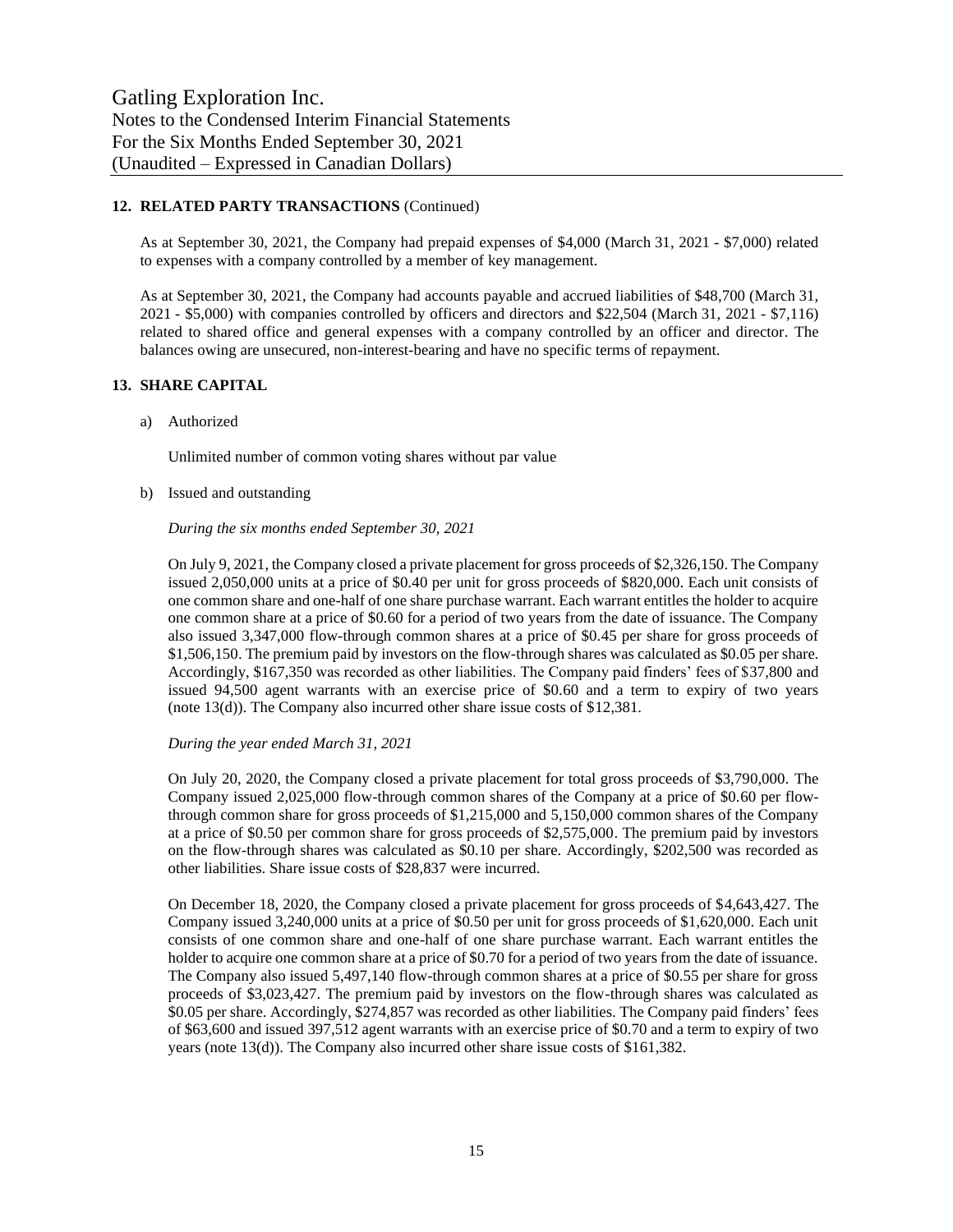# 13. **SHARE CAPITAL** (Continued)

c) Stock options

The Company has a stock option plan to grant incentive stock options to directors, officers, employees and consultants. Under the plan, the aggregate number of common shares that may be subject to option at any one time may not exceed 10% of the issued common shares of the Company as of that date, including options granted prior to the adoption of the plan. Options granted may not exceed a term of ten years, and the term will be reduced to one year following the date of death of the optionee. All options vest when granted unless they are otherwise specified by the Board of Directors or if they are granted for investor relations activities.

Options granted for investor relations activities vest over a twelve-month period with no more than 25% of the options vesting in any three-month period.

Stock option transactions and the number of stock options outstanding are summarized as follows:

|                                  | <b>Six Months Ended</b><br><b>September 30, 2021</b> |          | <b>Year Ended</b><br><b>March 31, 2021</b> |          |  |
|----------------------------------|------------------------------------------------------|----------|--------------------------------------------|----------|--|
|                                  | Weighted                                             |          |                                            | Weighted |  |
|                                  |                                                      | Average  |                                            | Average  |  |
|                                  | Number of                                            | Exercise | Number of                                  | Exercise |  |
|                                  | Options                                              | Price    | <b>Options</b>                             | Price    |  |
| Outstanding, beginning of period | 3,857,250                                            | \$ 0.55  | 2,107,250                                  | \$0.53   |  |
| Granted                          | 685,600                                              | \$0.37   | 1,850,000                                  | \$0.57   |  |
| Expired                          | (25,000)                                             | \$0.68   | (100,000)                                  | \$0.68   |  |
| Outstanding, end of period       | 4,517,850                                            | \$ 0.52  | 3,857,250                                  | \$ 0.55  |  |

The following stock options were outstanding and exercisable at September 30, 2021:

|                    | <b>Weighted Average</b><br><b>Remaining</b><br><b>Contractual Life in</b> | <b>Exercise</b> |             |                    |
|--------------------|---------------------------------------------------------------------------|-----------------|-------------|--------------------|
| <b>Expiry Date</b> | <b>Years</b>                                                              | <b>Price</b>    | Outstanding | <b>Exercisable</b> |
| October 15, 2021*  | 0.04                                                                      | \$0.42          | 1,332,250   | 1,332,250          |
| February 13, 2022  | 0.37                                                                      | \$0.66          | 500,000     | 500,000            |
| February 27, 2022  | 0.41                                                                      | \$0.62          | 125,000     | 125,000            |
| August 1, 2022     | 0.84                                                                      | \$0.78          | 50,000      | 50,000             |
| September 16, 2022 | 0.96                                                                      | \$1.16          | 100,000     | 100,000            |
| July 22, 2023      | 1.81                                                                      | \$0.68          | 825,000     | 825,000            |
| December 21, 2023  | 2.22                                                                      | \$ 0.45         | 650,000     | 650,000            |
| January 20, 2024   | 2.31                                                                      | \$0.44          | 250,000     | 250,000            |
| July 20, 2024      | 2.81                                                                      | \$0.37          | 100,000     | 100,000            |
| August 12, 2024    | 2.87                                                                      | \$0.37          | 585,600     | 585,600            |
|                    | 1.31                                                                      |                 | 4.517.850   | 4,517,850          |

\* See note 16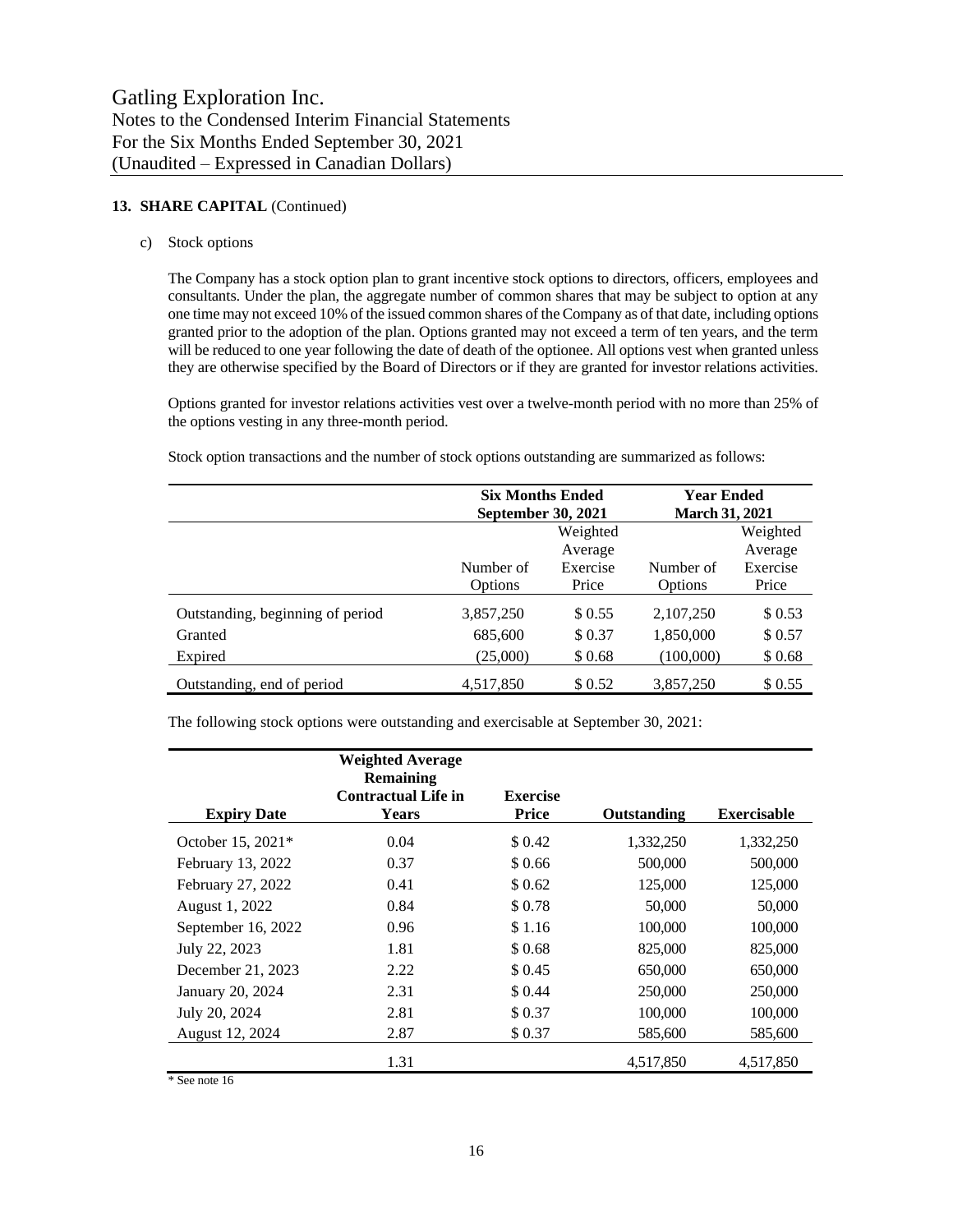## 13. **SHARE CAPITAL** (Continued)

## c) Stock options (continued)

The Company applies the fair value method using the Black-Scholes option pricing model in accounting for its stock options granted. Accordingly, share-based payments of \$215,337 (2020 - \$545,839) were recognized during the six months ended September 30, 2021.

The fair value of each stock option granted was calculated using the following weighted average assumptions:

|                                        | <b>Six Months Ended</b><br><b>September 30, 2021</b> | <b>Year Ended</b><br><b>March 31, 2021</b> |
|----------------------------------------|------------------------------------------------------|--------------------------------------------|
| Expected life (years)                  | 3.00                                                 | 3.00                                       |
| Risk-free interest rate                | 0.58%                                                | 0.27%                                      |
| Annualized volatility                  | 170%                                                 | 170%                                       |
| Dividend yield                         | N/A                                                  | N/A                                        |
| Stock price at grant date              | \$0.37                                               | \$0.56                                     |
| Exercise price                         | \$0.37                                               | \$0.57                                     |
| Weighted average grant date fair value | \$0.31                                               | \$0.48                                     |

Option pricing models require the input of highly subjective assumptions regarding volatility. The Company has used historical volatility and the volatility of a comparable company to estimate the volatility of the share price.

During the six months ended September 30, 2021, the Company transferred \$43,092 (2020 - \$nil) from the share-based payments reserve to deficit upon the expiration of 25,000 (2020 - nil) stock options.

#### d) Warrants

Warrant transactions and the number of warrants outstanding are summarized as follows:

|                                  | <b>Six Months Ended</b><br><b>September 30, 2021</b> |          | <b>Year Ended</b><br><b>March 31, 2021</b> |          |
|----------------------------------|------------------------------------------------------|----------|--------------------------------------------|----------|
|                                  |                                                      | Weighted |                                            | Weighted |
|                                  |                                                      | Average  |                                            | Average  |
|                                  | Number of                                            | Exercise | Number of                                  | Exercise |
|                                  | Warrants                                             | Price    | Warrants                                   | Price    |
| Outstanding, beginning of period | 2,017,512                                            | \$0.70   |                                            |          |
| Granted                          | 1,119,500                                            | \$ 0.60  | 2,017,512                                  | \$0.70   |
| Outstanding, end of period       | 3,137,012                                            | \$0.66   | 2,017,512                                  | \$0.70   |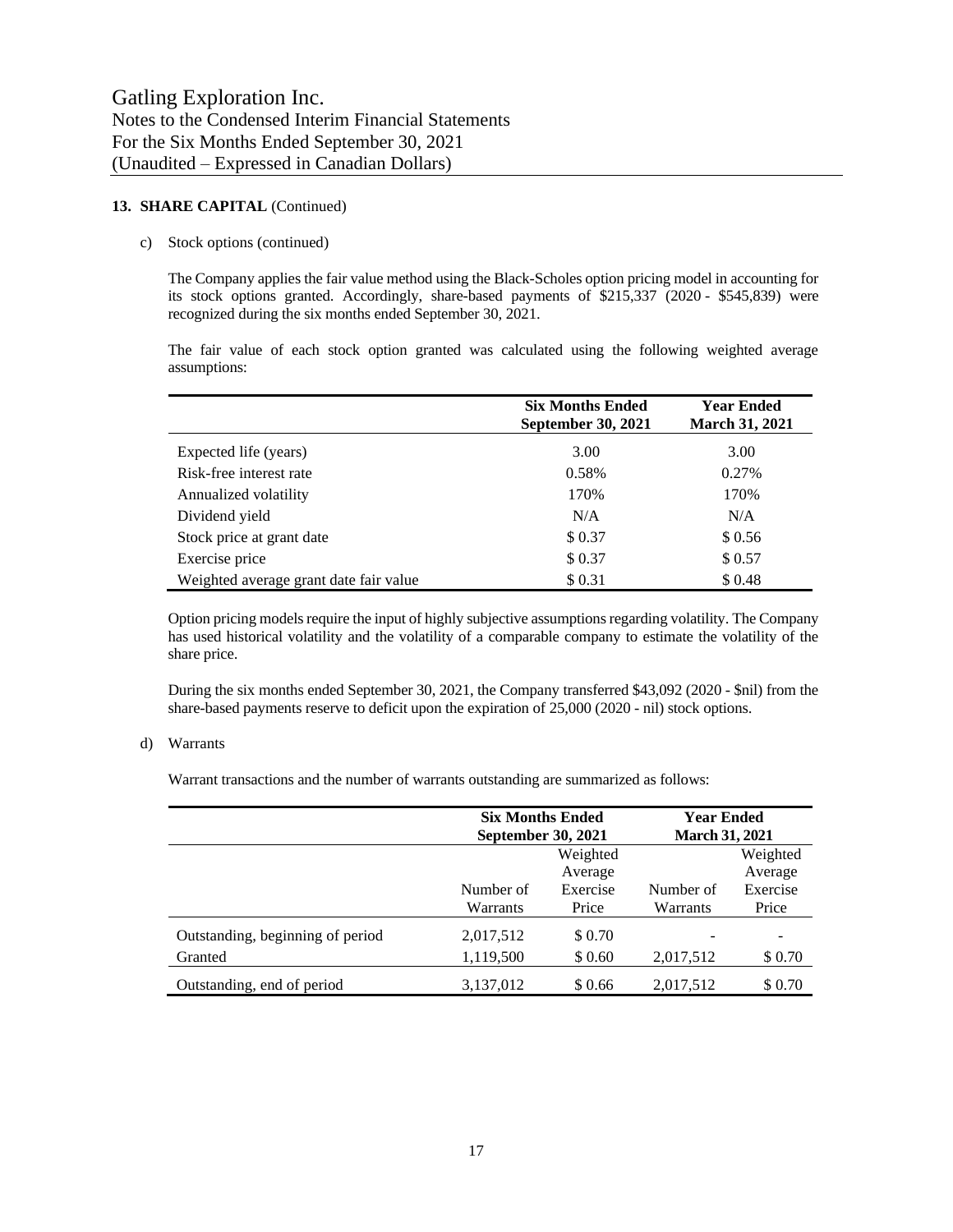## 13. **SHARE CAPITAL** (Continued)

#### d) Warrants (continued)

The following warrants were outstanding and exercisable at September 30, 2021:

| <b>Expiry Date</b>                | <b>Weighted Average</b><br><b>Remaining</b><br><b>Contractual Life in</b><br><b>Years</b> | <b>Exercise</b><br><b>Price</b> | <b>Exercisable</b>     |
|-----------------------------------|-------------------------------------------------------------------------------------------|---------------------------------|------------------------|
| December 18, 2022<br>July 9, 2023 | 1.22<br>1.77                                                                              | \$0.70<br>\$0.60                | 2,017,512<br>1,119,500 |
|                                   | 1.41                                                                                      |                                 | 3,137,012              |

The Company applies the residual method in accounting for its warrants issued through private placements. Accordingly, \$nil was recorded for the 1,620,000 warrants issued on December 18, 2020 and \$nil for the 1,025,000 warrants issued on July 9, 2021.

The Company applies the fair value method using the Black-Scholes option pricing model in accounting for its broker warrants granted. Accordingly, share issue costs of \$11,616 (2020 - \$nil) were recognized during the six months ended September 30, 2021 upon the grant of 94,500 (2020 - \$nil) broker warrants.

The fair value of each warrant granted was calculated using the following weighted average assumptions:

|                                        | <b>Six Months Ended</b><br><b>September 30, 2021</b> | <b>Year Ended</b><br><b>March 31, 2020</b> |
|----------------------------------------|------------------------------------------------------|--------------------------------------------|
| Expected life (years)                  | 2.00                                                 | 2.00                                       |
| Risk-free interest rate                | 0.48%                                                | 0.29%                                      |
| Annualized volatility                  | 75%                                                  | 82%                                        |
| Dividend yield                         | N/A                                                  | N/A                                        |
| Stock price at grant date              | \$0.41                                               | \$ 0.45                                    |
| Exercise price                         | \$0.60                                               | \$0.70                                     |
| Weighted average grant date fair value | \$0.12                                               | \$0.14                                     |

Option pricing models require the input of highly subjective assumptions regarding volatility. The Company has used historical volatility and the volatility of a comparable company to estimate the volatility of the share price.

## **14. SEGMENTED DISCLOSURE**

The Company has one operating segment, being mineral exploration and development. All of the Company's assets are located in Canada.